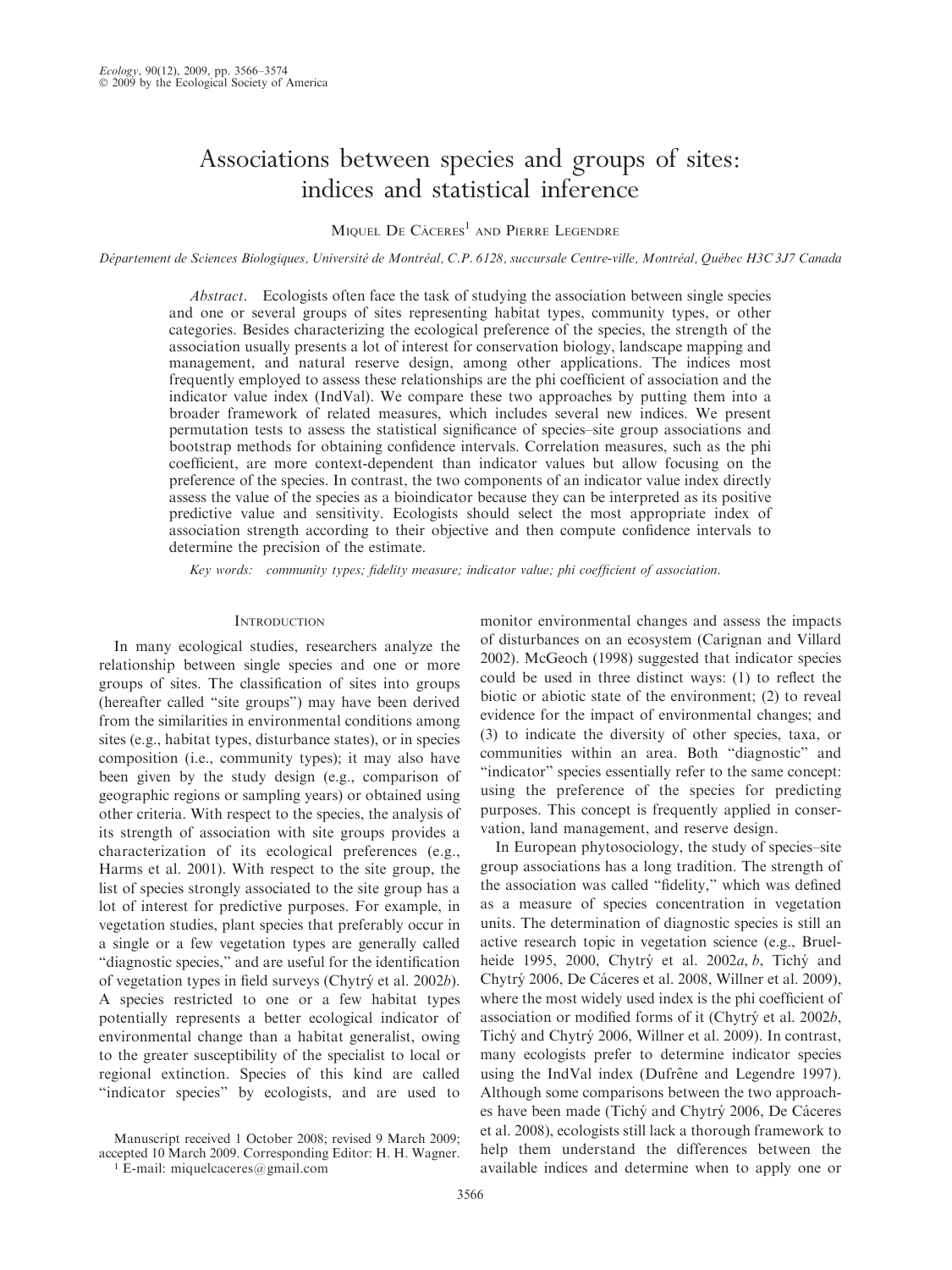| Index type                 | Correlation indices                                                                                                                                         | Indicator value indices                                                                                                                          |
|----------------------------|-------------------------------------------------------------------------------------------------------------------------------------------------------------|--------------------------------------------------------------------------------------------------------------------------------------------------|
| Presence–absence           | $r_{\Phi} = \frac{N \times n_{\rm p} - n \times N_{\rm p}}{\sqrt{(N \times n - n^2) \times (N \times N_{\rm p} - N_{\rm p}^2)}}^{\dagger}$                  | $\sqrt{\text{IndVal}_{pa}} = \sqrt{A_{pa} \times B_{pa}} = \sqrt{\frac{n_p}{n}} \times \frac{n_p}{N_p}$                                          |
| General abundance          | $r_{\rm pb} = \frac{N \times a_{\rm p} - a \times N_{\rm p}}{\sqrt{(N \times P - a^2) \times (N \times N_{\rm p} - N_{\rm p}^2)}}^{\dagger}$                | $s_{\cos} = \sqrt{\frac{a_p}{l^2}} \times \frac{a_p}{N_p}$                                                                                       |
| Individual-based (partial) |                                                                                                                                                             | $\sqrt{\text{IndVal}_{\text{ind}}} = \sqrt{A_{\text{ind}} \times B_{\text{pa}}} = \sqrt{\frac{a_p}{a}} \times \frac{n_p}{N_p}$                   |
| Individual-based (full)    | $r_{\text{ind}} = \frac{N \times a_{\text{p}} - a \times N_{\text{p}}}{\sqrt{(N \times c \times a - a^2) \times (N \times N_{\text{p}} - N_{\text{p}}^2)}}$ | $s_{\text{ind}} = \sqrt{A_{\text{ind}} \times B_{\text{ind}}} = \sqrt{\frac{a_{\text{p}}}{a} \times \frac{a_{\text{p}}}{c \times N_{\text{n}}}}$ |

| TABLE 1. Non-equalized indices of association between a species and a group of sites. |  |  |  |
|---------------------------------------------------------------------------------------|--|--|--|
|                                                                                       |  |  |  |

*Notes:* IndVal is the indicator value of a species, which is the product of two quantities,  $A$  and  $B$ , and  $r$  is the correlation index. See Indices for assessing species–site group associations for details. For the presence–absence case, we follow the notation used in previous works (Bruelheide 2000, Chytrý et al. 2002*b*, Tichý and Chýtrý 2006, De Cáceres et al. 2008): N, total number of sites; N<sub>p</sub>, number of sites belonging to the target site group; *n*, number of occurrences of the species among all sites;  $n_p$ , number of occurrences of the species within the target site group. Indices for species abundance data require the following values:  $a_p$ , sum of the abundance values of the species within the target site group;  $a$ , sum of the abundance values of the species over all sites;  $l$ , norm of the vector abundances of the species; c, constant representing the total number of individuals or the total biomass per site.

- Recommended indices.

another. With the aim of improving the statistical practices of ecologists regarding species–site group associations, in the present work we compare the phi coefficient and indicator value approaches by integrating them into a broader algebraic framework of indices. We also address methods of inference for this kind of ecological relationships, specifically covering permutation tests of hypotheses and confidence intervals derived from bootstrap methods.

### INDICES FOR ASSESSING SPECIES–SITE GROUP ASSOCIATIONS

In this section, we present several species–site group association indices and elaborate their mathematical relationships. Some of these indices are well known to ecologists, but others are less known or have never been used before. All of them share the following properties:

(1) the association with a site group is calculated for each species independently; unlike the TWINSPAN method (Hill 1979), the pattern observed for a given species does not influence the association value of another species to a site group; (2) the strength (not the statistical significance) of the association is independent of the number of observations; (3) the strength of the association is bounded, i.e., there is a maximum and a minimum value; (4) in the case of indices for species abundance data, the strength of the association is invariant to multiplication of species abundance values by a constant. To follow the description of the indices, readers should refer to Tables 1 and 2, which present the formulas of all indices, as well as Fig. 1, which displays the mathematical relationships between indices.

TABLE 2. Group-equalized indices of association between a species and a group of sites.

| Index type                 | Correlation indices                                                                                                                                                                                                                               | Indicator value indices                                                                                                                                                  |
|----------------------------|---------------------------------------------------------------------------------------------------------------------------------------------------------------------------------------------------------------------------------------------------|--------------------------------------------------------------------------------------------------------------------------------------------------------------------------|
| Presence-absence           | $r_\Phi^{\rm g} = \frac{N \times n_{\rm p}^{\rm g} - n^{\rm g} \times N_{\rm p}^{\rm g}}{\sqrt{(N \times n^{\rm g} - n^{\rm g 2})} \times \left(N \times N_{\rm p}^{\rm g} - N_{\rm p}^{\rm g 2}\right)^\dagger}$                                 | $\sqrt{\text{IndVal}_{pa}^g} = \sqrt{A_{pa}^g \times B_{pa}} = \sqrt{\frac{n_p/N_p}{\sum_{k=1}^K n_k/N_k}} \times \frac{n_p}{N_p}$                                       |
| General abundance          |                                                                                                                                                                                                                                                   | $s_{\cos}^g = \sqrt{\frac{a_p/N_p}{\sum_{k=1}^K l_k^2/N_k}} \times \frac{a_p}{N_p}$                                                                                      |
| Individual-based (partial) |                                                                                                                                                                                                                                                   | $\sqrt{\text{IndVal}^g_{\text{ind}}} = \sqrt{A^g_{\text{ind}} \times B_{\text{pa}}} = \sqrt{\frac{a_p / N_p}{\sum_{k=1}^K a_k / N_k}} \times \frac{n_p}{N_p} +$          |
| Individual-based (full)    | $r_{\text{ind}}^{\text{g}} = \frac{N \times a_{\text{p}}^{\text{g}} - a^{\text{g}} \times N_{\text{p}}^{\text{g}}}{\sqrt{(N \times c \times a^{\text{g}} - a^{\text{g}2}) \times (N \times N_{\text{p}}^{\text{g}} - N_{\text{p}}^{\text{g}2})}}$ | $s_{\text{ind}}^{\text{g}} = \sqrt{A_{\text{ind}}^{\text{g}} \times B_{\text{ind}}} = \sqrt{\frac{a_p / N_p}{\sum_{k=1}^{K} a_k / N_k}} \times \frac{a_p}{c \times N_p}$ |

*Notes:* In addition to the quantities defined in Table 1, the following symbols are used: K, number of site groups;  $N_k$ , number of sites belonging to the kth site group;  $n_k$ , number of occurrences of the species in the kth site group;  $a_p$ , sum of the abundance values of the species in the kth site group. Quantities to use as substitutes in correlation indices are computed as  $N_p^g = N/K$ ,  $n_p^g = N_p^g(n_p/N_p)$ ,  $n^g = N_p^g(n_p/N_p)$ ,  $a^g = N_p^g(n_p/N_p)$ ,  $a^g = N_p^g \times \sum_{k=1}^K (a_k/N_k)$ , and  $k^2 = N_p^g \times \sum_{k$ 

- Recommended indices.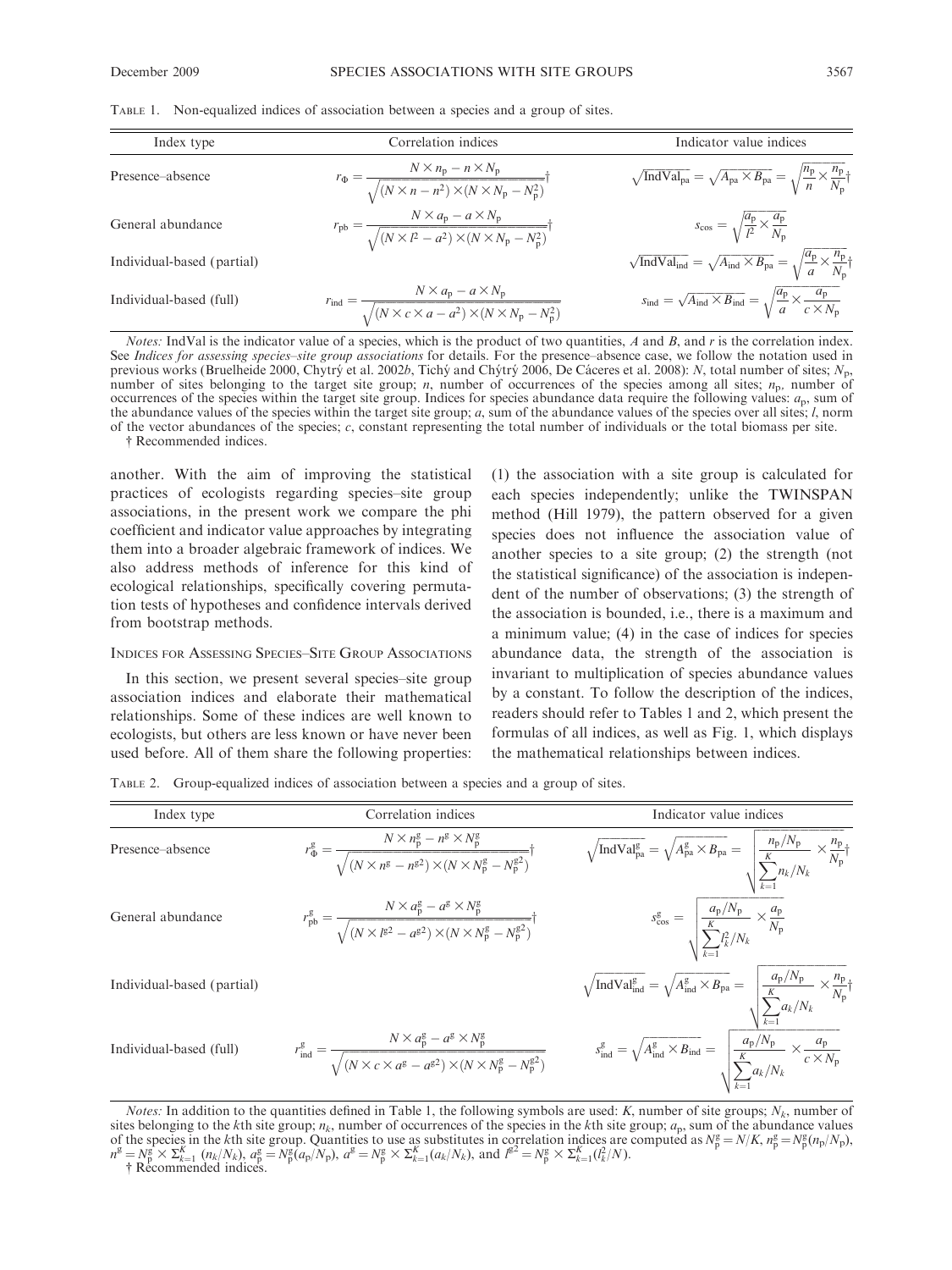

FIG. 1. Representation of the relationships among the 14 association indices considered in this study. Dotted horizontal arrows indicate equal values when groups have the same relative size. Downward/upward arrows indicate generalizations from presence/absence to abundance data. Dashed diagonal arrows indicate the limit value on data sets encompassing a large ecological range. Notation is as in Tables 1 and 2.

### Correlation indices

We begin with species presence–absence data and the phi coefficient of association  $(r_{\Phi})$ . This well-known index is the Pearson correlation computed using two binary vectors: a vector containing "1" for sites where the species is present and ''0'' for those where it is absent, and a vector with "1" for sites belonging to the group of interest and ''0'' for sites belonging to other groups. There are at least two possible generalizations of  $r_{\Phi}$  to species abundance data. One is the point-biserial correlation coefficient  $(r_{pb})$ , which is the Pearson correlation computed between a quantitative vector (i.e., the vector containing the species abundance values at the various sites) and a binary vector (i.e., the vector of site membership values). The second generalization is intended to be used with individual count data, and it is equivalent to the one proposed by Chao et al. (2006) for site similarity measures. This latter generalization consists in computing  $r_{\Phi}$  on the presence-absence of individuals instead of the presence–absence of the species (see Legendre and Legendre 1998:463 for more information). Unfortunately, this approach requires knowing the total number of sampled individuals in a site, and hence it uses information from species other than the species of interest. In order to fulfill the first above-mentioned requirement, we need to assume that the total number of individuals per site is constant for all sites. The resulting individual-based correlation index  $(r_{\text{ind}})$  is rather similar to  $r_{\text{pb}}$  (see Table 1). In order to avoid setting the total number of individuals to an arbitrary value one can transform the species data table by dividing each abundance value by the sum of the abundances at the corresponding site, and then set the constant  $c$  equal to one. Willner et al. (2009) suggested a very similar generalization of the phi coefficient, in which they used percentages of cover as abundance values; they did not explicitly assume that all sites should have a sum of covers equal to 100%.

A disadvantage of the three correlation measures is that they are dependent on the relative size of the target site group (i.e., the proportion of sites in the data set that belong to the target site group,  $N_p/N$ ), and this precludes comparisons between values corresponding to site groups of different relative sizes. Tichy and Chytry (2006) recognized this limitation in  $r_{\Phi}$  and suggested a modification to allow such comparisons. The modification consists in equalizing the relative sizes of all site groups. Several of the quantities used to compute  $r_{\Phi}$  are affected by this modification (see Table 2 for details). The group-equalized phi coefficient  $(r_\Phi^g)$  is obtained by substituting the original quantities in  $r_{\Phi}$  by the modified ones. We can similarly define group-equalized counterparts for  $r_{\rm pb}$  and  $r_{\rm ind}$ , obtaining two new indices  $r_{\rm pb}^{\rm g}$  and  $r_{\text{ind}}^g$  (see Table 2). If all site groups originally have the same size (i.e., the same number of sites) then the following equalities hold:  $r_{\Phi} = r_{\Phi}^g$ ,  $r_{\text{pb}} = r_{\text{pb}}^g$  and  $r_{\text{ind}} = r_{\text{ind}}^g$ .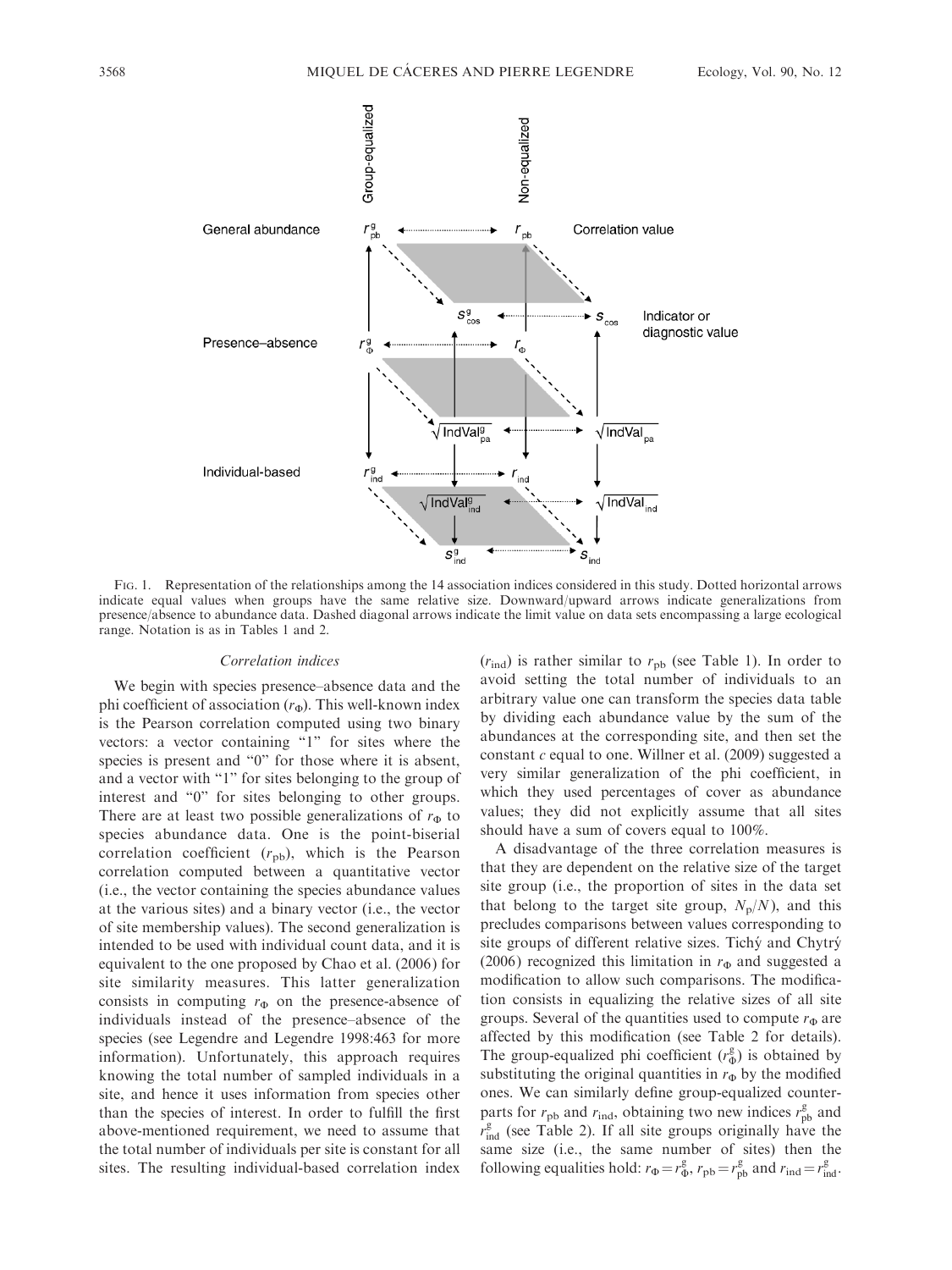An alternative modification of  $r_{\Phi}$ , which we will not include in our framework, consists in fixing the relative size of the target group to an arbitrary user-defined parameter (Knollová et al. 2005, Tichý and Chytrý 2006).

### Indicator value indices

Dufrêne and Legendre (1997:350) defined the indicator value (IndVal) of a species as the product of two quantities, called A and B. For species abundance data, (IndVal $_{\text{ind}}^g$  in Table 2), quantity A was defined as the mean abundance of the species in the target site group divided by the sum of the mean abundance values over all groups  $(A_{\text{ind}}^g)$ . The sum of the mean abundances over all groups was used, instead of the sum of the actual abundances over all groups, in order to control for the effect of unequal sizes of the site groups. Quantity  $B$  was defined as the relative frequency of occurrence (presence–absence) of the species inside the target site group  $(B<sub>pa</sub>)$ . Note that the original definition of IndVal was based on the number of individuals to assess A but on presence–absence data to assess B. If A was also based on presence–absence data, we would have  $A_{pa}^g$ , the relative frequency of the species in the target site group divided by the sum of relative frequencies over all groups, and the resulting indicator value index would be IndVal $_{pa}^{g}$  (Table 2). However, instead of using this latter index, Dufrêne and Legendre (1997:363) proposed that for species presence-absence data, indicator values should be calculated using  $IndVal_{pa}$  (Table 1), where quantity  $\Lambda$  is the absolute frequency of the species inside the target group divided by the sum of absolute frequencies  $(A_{pa})$ . Hence, Dufrêne and Legendre did not control for the effect of unequal sizes of the site groups when defining their IndVal index for presence– absence data. The abundance-based counterpart of IndVal<sub>pa</sub> is IndVal<sub>ind</sub> (Table 1), which is obtained by defining A as the sum of abundances of the species within the target site group divided by the sum of abundances of the species over all sites  $(A_{\text{ind}})$ . Analogously to correlation measures, we can see that  $A_{pa}^g$  and  $A_{\text{ind}}^g$  are the group-equalized counterparts of  $A_{\text{pa}}^g$  and Aind, respectively. If all site groups originally have the same size then the following two equalities hold:  $\text{IndVal}_{pa} = \text{IndVal}_{pa}^g$ ,  $\text{IndVal}_{ind} = \text{IndVal}_{ind}^g$ .

## Relationships between correlation and indicator values for presence-absence data

With species presence–absence data, the correlation and indicator value approaches may yield similar results when computed on a data set with very high beta diversity. This happens because in that case there are a large number of zeros for many species and site groups (i.e., many double zeros). The limit of  $r_{\Phi}$  when adding an infinite amount of double zeros is the Ochiai (1957) similarity coefficient, which is the square root of  $IndVal<sub>pa</sub>$  (Janson and Vegelius 1981, De Cáceres et al. 2008). The Ochiai coefficient is closely related to two distance measures commonly used in community ecology, namely the chord (Orlóci 1967) and Hellinger (Rao 1995) distances (Legendre and Legendre 1998). Moreover, suppose that the first groups in a data set contain occurrences of the species of interest while the remaining groups do not. The limit of  $r_{\Phi}^{\rm g}$  when adding an infinite amount of site groups with no occurrences of the species is the square root of IndVal $_{pa}^{g}$ . These relationships are the reasons why indicator value indices appear as the square roots of the original indices in Tables 1 and 2. We will hereafter follow this convention.

#### Indicator value alternatives for abundance data

At this point we may wonder what the limits of correlation indices in the case of species abundance data are. The limit of  $r_{\rm pb}$  when adding double zeros is the cosine of the angle formed by the two vectors  $(s_{\cos})$ . The cosine cannot take negative values because the species abundance values are always nonnegative. When computed with presence–absence data,  $s_{\cos}$  is equal to the Ochiai index, and like its presence–absence counterpart it is closely related to the chord distance. Accordingly, the limit of  $r_{\rm pb}^{\rm g}$  when adding an infinite number of site groups with no occurrence of the species is  $s_{\cos}^g$ , the group-equalized counterpart of  $s_{\cos}$ . If we conduct the same limit operations on  $r_{\text{ind}}$  and  $r_{\text{ind}}^{\text{g}}$  we obtain two new indicator value indices,  $s_{\text{ind}}$  and  $s_{\text{ind}}^{\text{g}}$ , which allow us to understand how the indicator value measures for species abundance data fit into the general framework. Unlike abundance data in fifto the general framework. Unlike  $\sqrt{\text{IndVal}_{ind}}$  and  $\sqrt{\text{IndVal}_{ind}}$ , which are partial generalizations to species abundances,  $s_{\text{ind}}^g$  and  $s_{\text{ind}}$  are full generalizations following the individual-based approach (see Tables 1 and 2).

### Synthetic data examples

We will use synthetic data to illustrate the differences between the four indices for presence–absence data described above (see Table 3). In all scenarios the species occurs in 50% of the sites belonging to Group 1, which is the target site group. In the basic scenario (scenario a, to which the other scenarios will be compared) the species is found in 25% of the sites belonging to Group 2. As the two site groups do not have the same relative sizes,  $\sqrt{\text{IndVal}}$  and  $\sqrt{\text{IndVal}^g}$  do not produce the same  $\sqrt{\text{IndVal}_{pa}}$  and  $\sqrt{\text{IndVal}_{pa}^g}$  do not produce the same value; the same happens with the  $(r_{\Phi}, r_{\Phi}^g)$  pair. Equalizing the relative sizes of the groups while keeping the same frequency of the species within each group solves the disagreement within index pairs (scenario b). If one modifies the classification of the sites not belonging to the target site group (scenarios c and d)  $\sqrt{\text{IndVal}_{pa}}$  and  $r_{\Phi}$  remain unaltered compared to  $\frac{1}{\sqrt{N}}$  and  $\frac{1}{\sqrt{N}}$  and  $r_{\Phi}^{\text{g}}$  and  $r_{\Phi}^{\text{g}}$  both change their values. If sites with the target species absent are added to the nontarget group of sites (scenario e)  $r_{\Phi}$ ,  $\sqrt{\text{IndVal}_{pa}^{g}}$ and  $r_{\Phi}^{\rm g}$  increase their values but not  $\sqrt{\text{IndVal}_{\text{pa}}}.$  Both indicator value indices are unaffected by the consider-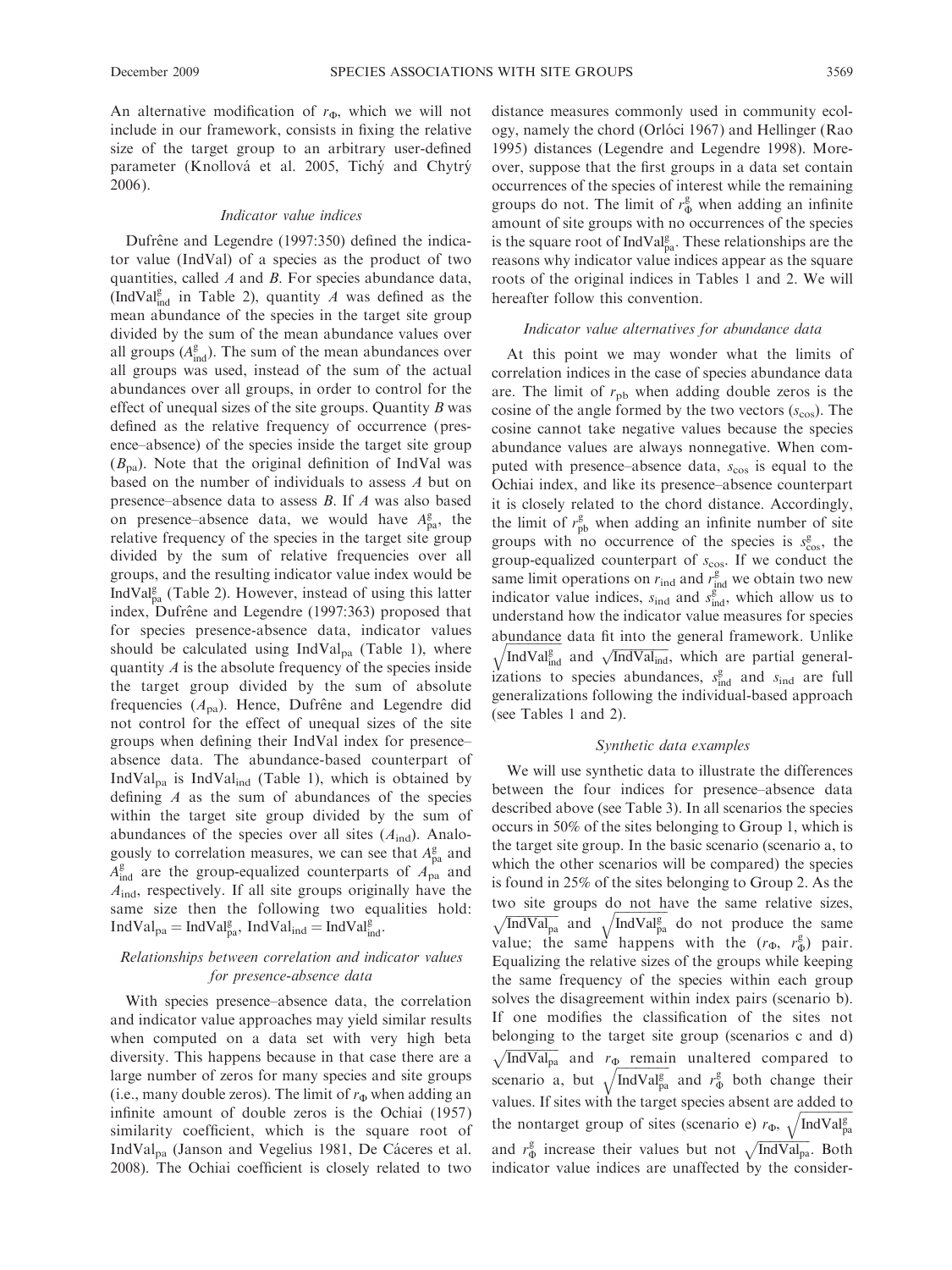|                       |                              |                                  |                                              |                                              | Site                                         |                                              |                                              |                                              |                               |                             |                    |            |
|-----------------------|------------------------------|----------------------------------|----------------------------------------------|----------------------------------------------|----------------------------------------------|----------------------------------------------|----------------------------------------------|----------------------------------------------|-------------------------------|-----------------------------|--------------------|------------|
| Scenario              | $\mathbf{A}$                 | $\, {\bf B}$                     | $\mathbf C$                                  | $\mathbf D$                                  | ${\bf E}$                                    | $\boldsymbol{\mathrm{F}}$                    | G                                            | H                                            | $\sqrt{\text{IndVal}_{pa}^g}$ | $\sqrt{\text{IndVal}_{pa}}$ | $r_{\Phi}^{\rm g}$ | $r_{\Phi}$ |
| a                     |                              |                                  |                                              |                                              |                                              |                                              |                                              |                                              |                               |                             |                    |            |
| Group<br>Species      | 1<br>$\mathbf{1}$            | 1<br>$\mathbf{0}$                | $\begin{smallmatrix} 2\\0 \end{smallmatrix}$ | $\begin{smallmatrix} 2\\0 \end{smallmatrix}$ | $\frac{2}{1}$                                | $\frac{2}{0}$                                |                                              |                                              | 0.577                         | 0.500                       | 0.258              | 0.250      |
| $\mathbf b$           |                              |                                  |                                              |                                              |                                              |                                              |                                              |                                              |                               |                             |                    |            |
| Group<br>Species      | $\mathbf{1}$<br>$\mathbf{1}$ | 1<br>$\mathbf{1}$                | $\begin{matrix}1\\0\end{matrix}$             | $\begin{matrix}1\\0\end{matrix}$             | $\frac{2}{0}$                                | $\frac{2}{1}$                                | $\frac{2}{0}$                                | $\begin{smallmatrix} 2\\0 \end{smallmatrix}$ | 0.577                         | 0.577                       | 0.258              | 0.258      |
| $\mathbf{c}$          |                              |                                  |                                              |                                              |                                              |                                              |                                              |                                              |                               |                             |                    |            |
| Group<br>Species      | $\mathbf{1}$<br>$\mathbf{1}$ | 1<br>$\overline{0}$              | $\begin{smallmatrix} 2\\0 \end{smallmatrix}$ | $\begin{array}{c} 2 \\ 0 \end{array}$        | $\frac{2}{1}$                                | $\begin{array}{c} 3 \\ 0 \end{array}$        |                                              |                                              | 0.548                         | 0.500                       | 0.351              | 0.250      |
| d                     |                              |                                  |                                              |                                              |                                              |                                              |                                              |                                              |                               |                             |                    |            |
| Group<br>Species      | 1<br>$\mathbf{1}$            | 1<br>$\mathbf{0}$                | $\begin{smallmatrix} 2\\0 \end{smallmatrix}$ | $\begin{smallmatrix} 2\\0 \end{smallmatrix}$ | $\overline{2}$<br>$\overline{0}$             | $\frac{3}{1}$                                |                                              |                                              | 0.408                         | 0.500                       | 0.000              | 0.250      |
| $\mathbf e$           |                              |                                  |                                              |                                              |                                              |                                              |                                              |                                              |                               |                             |                    |            |
| Group<br>Species      | 1<br>$\mathbf{1}$            | $\begin{matrix}1\\0\end{matrix}$ | $\begin{smallmatrix} 2\\0 \end{smallmatrix}$ | $\begin{smallmatrix} 2\\0 \end{smallmatrix}$ | $\frac{2}{1}$                                | $\frac{2}{0}$                                | $\begin{smallmatrix} 2\\0 \end{smallmatrix}$ |                                              | 0.598                         | 0.500                       | 0.314              | 0.300      |
| f                     |                              |                                  |                                              |                                              |                                              |                                              |                                              |                                              |                               |                             |                    |            |
| Group<br>Species      | 1<br>$\mathbf{1}$            | $\mathbf{1}$<br>$\overline{0}$   | $\begin{smallmatrix} 2\\0 \end{smallmatrix}$ | $\begin{smallmatrix} 2\\0 \end{smallmatrix}$ | $\frac{2}{1}$                                | $\begin{smallmatrix} 2\\0 \end{smallmatrix}$ | $\begin{array}{c} 3 \\ 0 \end{array}$        | $_0^3$                                       | 0.577                         | 0.500                       | 0.408              | 0.333      |
| g<br>Group<br>Species | 1<br>$\mathbf{1}$            | $\mathbf{1}$<br>$\overline{0}$   | $\frac{2}{1}$                                | $\frac{2}{1}$                                | $\begin{smallmatrix} 2\\0 \end{smallmatrix}$ | $\frac{2}{1}$                                |                                              |                                              | 0.447                         | 0.354                       | $-0.258$           | $-0.250$   |
|                       |                              |                                  |                                              |                                              |                                              |                                              |                                              |                                              |                               |                             |                    |            |

TABLE 3. Values obtained with presence–absence association indices for a set of synthetic scenarios  $(a-g)$ .

Notes: The group to which each site A–H belongs is indicated by a nominal variable "Group," whereas "Species" is a binary variable indicating the presence or absence of the species in each site. The index values measure the association of the species to target group 1. Scenario a is the scenario to which all others are compared. Differences between scenarios are described in Interpretation of association indices: Correlation vs. indicator value indices.

ation of an additional group of sites where the species is absent (scenario f), whereas the  $r_{\Phi}$  and  $r_{\Phi}^{g}$  values change. Finally, in scenario g, the species occurs in 75% of the Group 2 sites. Two correlation indices return negative values whereas the two indicator values are lower but remain positive.

#### INTERPRETATION OF ASSOCIATION INDICES

In this section we address the ecological interpretation of the indices introduced in the previous section.

### Correlation vs. indicator value indices

A careful look at the first column of Tables 1 and 2 reveals that the numerator of correlation indices is essentially a difference between the observed occurrence (or abundance) of species in the target site group and the expected occurrence (or abundance) under the hypothesis of no association. Negative correlation values tell us when a species "avoids" the target site group (scenario g in Table 3), a situation where traditional phytosociologists would say that the species shows ''negative fidelity.'' Such ecological behavior could also be tested with IndVal by interchanging the role of presence and absence, but at the expense of having to recompute the association value (Dufrêne and Legendre 1997, McGeoch and Chown 1998).

Another important difference between the correlation and indicator value approaches is their treatment of absences of the species outside the target site group

(scenarios e and f in Table 3). Correlation indices take into account absences outside the target site group, and these absences contribute to increase the strength of the association as much as the presences inside that group. In contrast, indicator value indices do not treat species absences in the same way in the target site group and in its complementary set. Indicator value indices assume that the species can be absent from many conceivable habitats, and having fewer or more absences in the complementary set of sites is irrelevant and not taken into account. This makes correlation indices more context dependent than indicator value indices. Nevertheless, the ecological and geographical context surrounding the assessment of species–site group relationships is always crucial and should be explicitly stated in all applications (e.g., Chytrý et al.  $2002a$ , Willner et al. 2009). In short, correlation indices indicate the degree of preference for the target site group compared to the other groups, whereas indicator value indices assess how much the target site-group matches the set of sites where the species is found.

### Components of the indicator value

Dufrêne and Legendre (1997) used the terms "specificity" and "fidelity" for quantities  $A$  and  $B$ , respectively, but we avoid this terminology here because it differs from the traditional phytosociological concept of fidelity (Tichý and Chytrý 2006, Willner et al. 2009). Instead, we prefer to use terms that relate to the contribution of A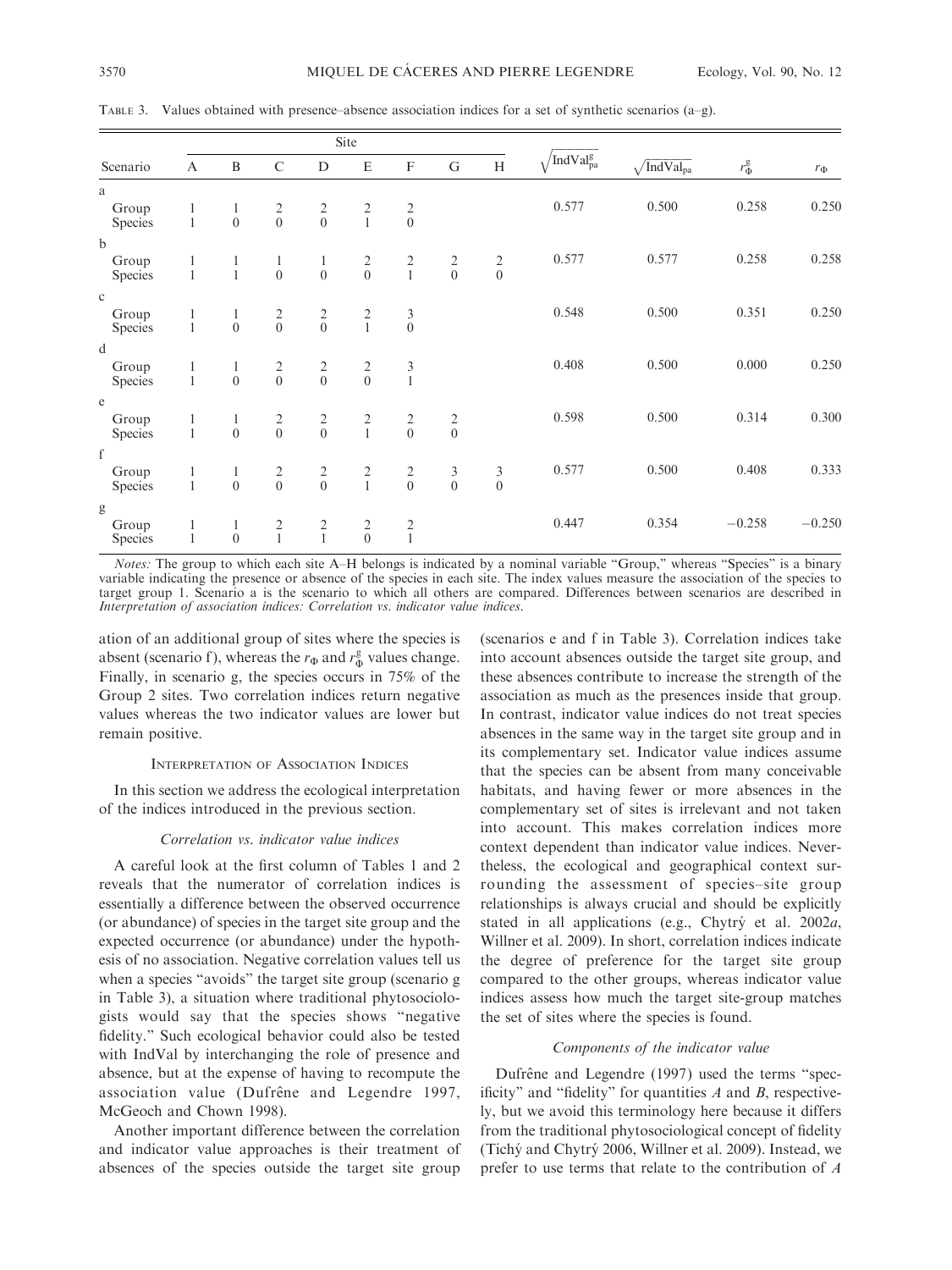and  $B$  to bioindication. The interpretation of  $A$  depends on whether species presence-absence or abundance data are considered:  $A_{pa}$  is the probability that a site belongs to the target site group, given the fact that the species has been found. It is therefore the positive predicting value of the species as indicator of the site group (Murtaugh 1996).  $A_{ind}$  is the probability of the target site group given the fact that an individual of the species has been found, so it has nearly the same interpretation as  $A_{\text{pa}}$ , but based on individuals. Group-equalized versions of these quantities do not change their basic interpretation. Quantity  $B_{pa}$  is the probability of finding the species when the site belongs to the target site group, thus expressing the sensitivity of the species as a bioindicator (Murtaugh 1996). A very high  $B_{pa}$  value for a site group means that if the species is not found at a given site the probability that the site belongs to that site group is low. The practical usefulness of  $B_{pa}$  comes from the fact that high values indicate species that are easier to detect in habitats belonging to the target site group. Note that  $B_{pa}$  could be adapted to quantify how easily the species is detected not only in space but also in time. Species whose phenology and/or behavior makes them visible during a short portion of the year may be present at all sites belonging to a site group when one pools survey data for the whole year. However, they will not be good indicators of that site group if seasons are treated as different observations because they cannot be observed during most of the year. One of the reasons why the indicator value approach is not very popular among vegetation scientists is that the  $B$  component gives too much weight to common species compared to rare species (e.g., Chytrý et al. 2002b, Tichý and Chytrý 2006). Rare plant species are often considered good indicators of vegetation types. That is, a species may be difficult to detect, but once found it is its positive predictive value that is of interest. Alternatively, Wagner and Edwards (2001) use A, and not IndVal, in order to assess the indicator value of a species without taking its rarity into account. Other combinations of  $A$  and  $B$  may be of interest (see McGeoch et al. 2002). A species with high values in both quantities has a good positive predictive value and is easy to find, so it becomes a very good species to be used as a bioindicator. Dufrêne and Legendre (1997) referred to species with either high  $A$  or high B values, but not both, as asymmetrical indicator species. This terminology conceptually matches the traditional phytosociology concept of asymmetrical fidelity (Juhász-Nagy 1964, De Cáceres et al. 2008).

The alternative quantitative indicator value indices present some problems regarding the interpretation of their components. The components in cosine measures  $(s_{\cos}$  and  $s_{\cos}^g$ ) cannot be interpreted as positive predictive power or sensitivity (see Tables 1 and 2). Full generalizations following the individual-based approach  $(s_{\text{ind}})$  and  $s_{\text{ind}}^g$ ) may not be recommendable either, because the interpretation of quantity  $B$  changes when computed with abundances instead of presence-absence data.  $B_{\text{ind}}$ 

is the average relative abundance of individuals of the species at a site that belongs to the target site group. It is hence measuring the dominance of the species in the community rather than its frequency, and it is less useful as a sensitivity measure. As an example, consider a species that is always found at sites belonging to the target site group, but occurs in low abundance compared to other species in the community. In that case,  $B_{pa}$  is one whereas  $B_{ind}$  has a low value.

## STATISTICAL INFERENCE FOR SPECIES–SITE GROUP ASSOCIATIONS

The study of the relationship between a species and a site group is not complete after computing the value of an index. It is also important to assess (1) whether the species is significantly preferring (or avoiding) the environmental conditions of the sites in the target site group and (2) the precision of the estimated association strength. Since many of the indices compared here have neither exact nor approximate known statistical distributions, statistical methods that randomize the observed data should be used to answer these questions. In this section we discuss the application of permutation tests to answer the first question and bootstrap confidence intervals for the second.

## Significance tests for the association between a species and a site group

In order to determine if a species is associated with a site group, we must conduct a statistical test of the null hypothesis that there is no such relationship. Under this null hypothesis, the fact that the species was observed at a site belonging to the target site group is due to chance only. A permutation test is a procedure that involves comparing an observed test statistic with a distribution obtained by randomly reordering (i.e., permuting) the data. If the null hypothesis of no association is true, the association value computed after randomly reassigning species occurrence or abundance values to sites will be similar or very close to that observed for unpermuted data. The  $P$  value of the permutation test of positive (negative) species preference is the proportion of permutations that yielded the same or higher (lower) association values than that observed for the unpermuted data.

Any of the 14 association indices can be used in a permutation test. We list in Table 4 four distinct onetailed tests that have a clear ecological interpretation of the null and alternative hypotheses. The first two address differences in frequency, whereas the other two focus on differences in relative abundance. Each case is duplicated depending on whether a non-equalized measure or a group-equalized measure is used as test statistic. The difference in interpretation of the null hypothesis is that group-equalized indices make explicit reference to the relative abundance (or frequency) of the species in each of the nontarget site groups, whereas non-equalized measures do not. Sometimes different statistics can be found that yield the same P value in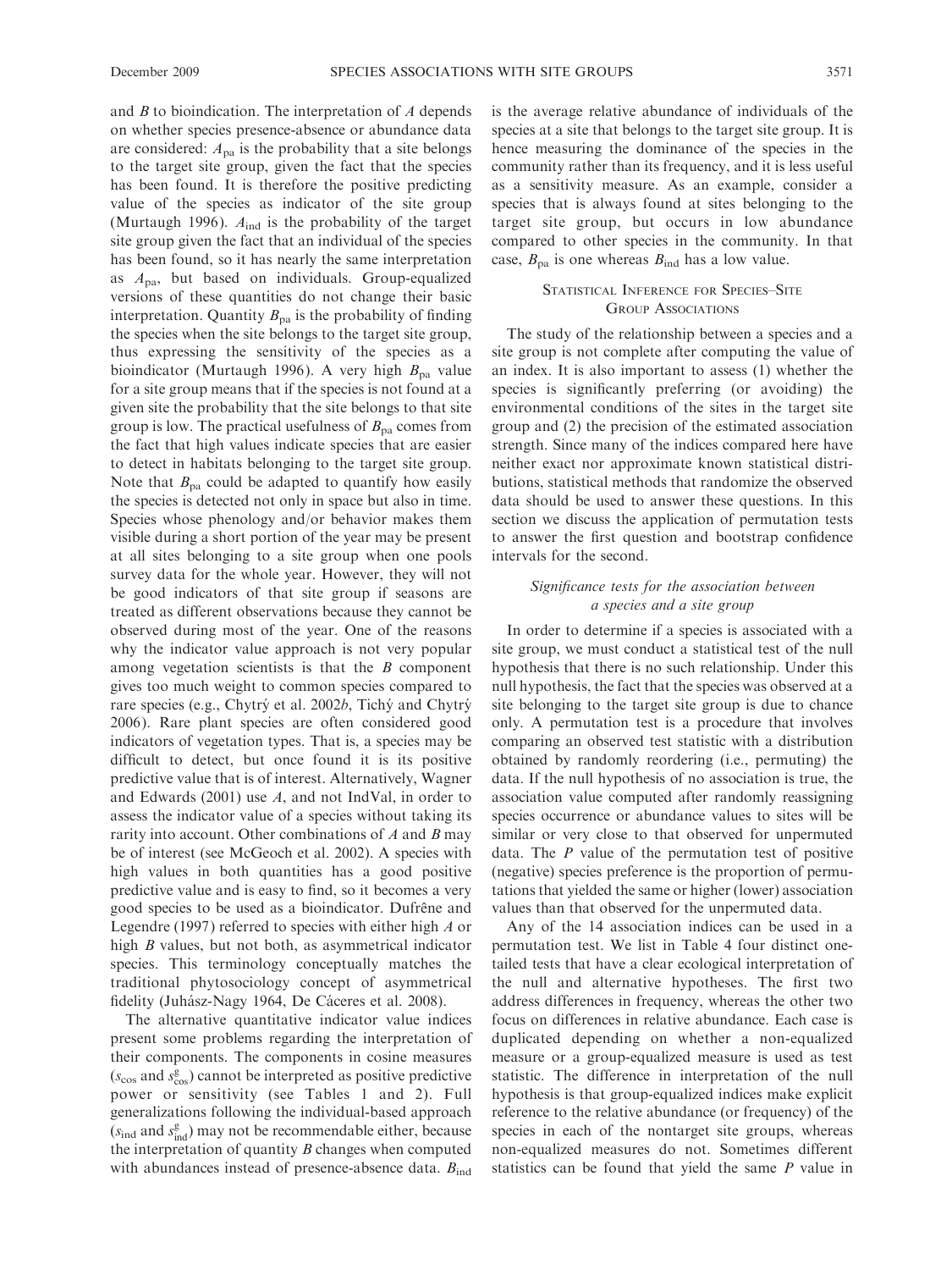| Null ecological hypothesis                                                                                                                 | Recommended statistic       | Equivalent statistics                                        |
|--------------------------------------------------------------------------------------------------------------------------------------------|-----------------------------|--------------------------------------------------------------|
| Differences in frequency                                                                                                                   |                             |                                                              |
| The species is not more (less) frequently found at sites belonging to<br>the site group than at sites not belonging to it.                 | $n_{\rm p}$                 | $r_{\Theta}$ , $\sqrt{\text{IndVal}_{pa}}$                   |
| The frequency of the species in the target site group is not higher<br>(lower) than the frequency in the other site groups                 | $A_{\text{pa}}^{\text{g}}$  | $r_{\Phi}^{\rm g}, \sqrt{\rm IndVal_{pa}^{\rm g}}$           |
| Differences in abundance                                                                                                                   |                             |                                                              |
| The abundance of the species in sites belonging to the site group is<br>not higher (lower) than its abundance in sites not belonging to it | $a_{\rm p}$                 | $r_{\rm pb}$ , $r_{\rm ind}$ , $s_{\rm ind}$ , $s_{\rm cos}$ |
| The average abundance of the species in the target site group is not<br>higher (lower) than the average abundance in the other site groups | $A_{\text{ind}}^{\text{g}}$ |                                                              |

TABLE 4. Summary of the recommended and equivalent statistics for testing the significance of association by means of permutation tests.

Notes: Notation follows Tables 1 and 2. In addition,  $s_{\cos}$  is the cosine between the species abundance vector and the vector of *Notes.* Notation follows Tables 1 and 2. In addition,  $s_{\cos}$  is the cosine octween the species abundance vector and membership to the site–group;  $s_{\text{ind}}$  is the full generalization of  $\sqrt{\text{IndVal}_{pa}}$  following the indivi

permutation tests. The statistics are then said to be equivalent for the permutation testing (Edgington 1995). For example, when using species presence-absence data, the only quantity that is affected by the permutation of the values is the number of occurrences of the species within the target site group. This makes  $r_{\Phi}$  and  $\sqrt{\text{IndVal}_{pa}}$  equivalent statistics for testing whether the species is more frequently found among sites belonging to the target site group than at other sites. The number of occurrences of the species within the target group is also an equivalent statistic to  $r_{\Phi}$  and  $\sqrt{\text{IndVal}_{pa}}$ , and it is the preferred statistic because it is the fastest to calculate. We report in the Appendix some power and type I error simulation results for this specific test.

The permutation test described in Dufrêne and Legendre (1997) deserves a special comment due to its widespread use. Regarding the interpretation of the results, looking at Table 4 we can see the ecological hypothesis being tested when using  $\sqrt{\text{IndVal}_{pa}^{g}}$  or  $\sqrt{\frac{V}{\text{IndVal}_{pa}}}$  as test statistics. Since  $\sqrt{\frac{V}{\text{IndVal}_{ind}}}$  and  $\sqrt{\text{IndVal}_{ind}^g}$  as test statistics. Since  $\sqrt{\text{IndVal}_{ind}^g}$  and dance values, their corresponding null hypotheses are more difficult to interpret ecologically because they combine frequency and abundance values (but see Mouillot et al. 2002). Significance tests can be used, to study the association of a species to any one or all of the site groups. However, the number of simultaneous tests has to be taken into account when reporting the results. Regardless of the index used, testing multiple species– site group associations will require a correction for multiple testing and is likely to result in fewer significant species–site group associations. The recommendation of Dufrêne and Legendre (1997) was to test only the significance of the association with the group for which the indicator value was the highest. Moreover, they avoided the problem of multiple testing by using the maximum indicator value among the site groups as test statistic (i.e., the maximum value was recomputed after each permutation). The same approach can be adopted with other association indices in order to avoid corrections for multiple testing.

Some additional recommendations are in order with permutation tests. First, the statistical null model assumed in an unrestricted permutation approach (such as the one described above) may be very ecologically unlikely, to the extent that testing it may become irrelevant. Falsifying null hypotheses generated from more restricted null models of association (e.g., Gotelli 2000) may provide more interesting ecological information. Second, users should be aware that autocorrelation in the data could make permutation tests too liberal. One way to solve that problem in a grid of observations of rectangular shape is by restricting the possible permutations to those allowed by a toroidal shift (Harms et al. 2001, Fortin and Dale 2005) or by simulating random autocorrelated patterns (Roxburgh and Chesson 1998). Finally, practitioners should keep in mind that if the classification of the sites has been obtained from the species composition itself (for example by K-means partitioning), the site groups would not be completely independent of the species data. In such a case of circularity, we can expect more significantly associated species than expected by chance only.

### Confidence intervals for species–site group associations

Like all measurements that imply statistical uncertainty, it is important to complement the measured strength of association along with an indication of the precision of the assessment. In the case of indicator values, we recommend computing confidence intervals not only for the indicator value index but also for quantities  $A$  and  $B$ , as suggested by De Cáceres et al. (2008). Many of the above-mentioned association indices do not allow deriving confidence intervals using parametric methods; therefore we recommend using bootstrap confidence intervals. Bootstrapping is the practice of estimating properties of an estimator by measuring those properties when sampling from an approximating distribution, usually the empirical distribution of the observed data. Efron's simple percentile bootstrap method (Efron 1979, Manly 1997) obtains the limits of the confidence interval for an estimator from the percentiles of the distribution of values generated by resampling the observed data with replacement. Using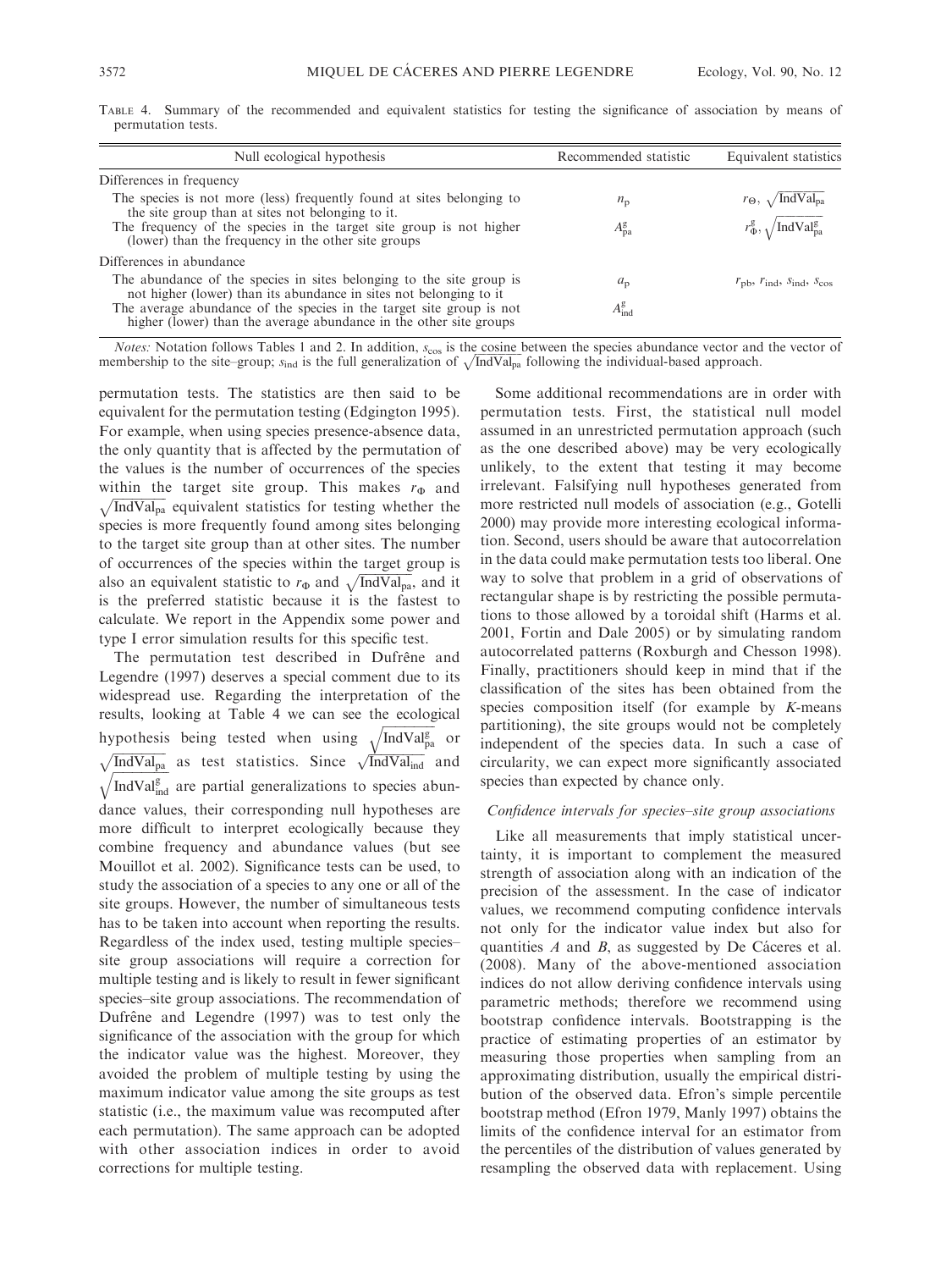simulated data we studied the performance of bootstrap confidence intervals for the four presence–absence association indices. Asymptotic parametric methods were also evaluated when available. Details of the simulation methods and results are given in the Appendix. In practical applications, bootstrap confidence intervals can be trusted for indicator values between 0.1 and 0.9 when the sample size is not small (i.e.,  $N > 100$  sites) and at least 30–50 sites belong to the target site group. Larger samples may be needed to obtain valid confidence intervals for indicator values near 0 or 1. The same rule can be used for correlation measures, and in this case it applies analogously for negative correlation values.

### FINAL REMARKS

We discussed here the properties of several related indices measuring the association between species and groups of sites. Although both the correlation and indicator value approaches can be successful in many applications, they have been developed with slightly different purposes. (1) For determining the ecological preference of a given species among a set of alternative site groups, the correlation approach is probably more useful than the indicator value approach, because the former naturally allows the detection of negative preferences. An example would be the determination of species-habitat associations (Harms et al. 2001, Gunatilleke et al. 2006). The phytosociological concept of ''differential species'' (a species whose pattern of occurrence in a particular community type can be used to differentiate between that type and closely related types) also matches this purpose (De Cáceres et al. 2008). For species abundance data, we believe that the point-biserial coefficients ( $r_{\rm pb}$  or  $r_{\rm pb}^{\rm g}$ ) generally seem to be a better choice than the individual-based indices  $(r_{\text{ind}})$ or  $r_{\text{ind}}^g$ ). The reason is that assuming a constant total number of sampled individuals (or biomass) for all sites may be very unrealistic, especially in animal communities. (2) For assessing species predictive values (e.g., for field determination of community types or ecological monitoring), one should preferably compute indicator values (McGeoch and Chown 1998), because they are decomposable into components that are interpretable as probabilities. In addition, we believe the indicator value approach is well suited for analyzing species-habitat associations based on large biological record databases because it provides potentially unique values (De Cáceres et al. 2008). For example, we may want to assess the strength of the association between the nesting sites of a bird species and a given forest type. If the entire geographical distributions of the bird species and the forest type are considered and the sample of observation points can be assumed to be random, the indicator value will provide a single population value regardless of the beta-diversity range of the database. This is not true for the correlation approach even if the previous two conditions are met. The symmetric treatment of absences in correlation indices has the effect that any inclusion of new habitat types into the database leads to a different population value.

In order to compare association values for a species across site groups, the association index must be independent of the relative sizes of the groups. Nonequalized indices give the same weight to individual sites, whereas group-equalized indices give equal weights to all site groups. Using group-equalized measures can be considered similar to performing a group-based stratified re-sampling with the aim of ensuring that no site groups are over-sampled with respect to others. Therefore, the decision whether to use group-equalized indices is related to how the sampling was conducted.

We presented here permutation tests to assess the statistical significance of species–site group associations and bootstrap methods for obtaining confidence intervals. Permutation tests allow discarding species with no preference but do not allow selecting species with high association values. Therefore, we encourage ecologists to use confidence intervals in order to use them to evaluate the likeliness of arbitrary population association values. The behavior of inference methods with group-equalized indices is a topic that deserves further research. The main problem is that groups with small number of sites are very influential when randomizing or bootstrapping data. In the meanwhile, we recommend using group-equalized measures when all groups should contain a reasonable number of sites (i.e., at least 10).

Some other topics could not be covered in this paper. For example, species niche preferences may involve more than one group of sites, and this ecological situation is not properly addressed with the current analysis approach. Moreover, the results of species–site group association analyses have been suggested to be used in order to choose among competing partitions of the same set of sites, either representing hierarchical levels of a nested classification, or being the result of different partitioning methods (e.g., Dufrêne and Legendre 1997:362–363, Tuomisto et al. 2003). We believe these questions need further development and deserve to be addressed in future works.

#### AVAILABLE SOFTWARE

Some of the association measures cited in this manuscript are already available in computer programs, such as Marc Dufrêne's IndVal (available online), $^{2}$  PC-ORD (McCune and Mefford 1999), JUICE (Tichy´ 2002), or GINKGO (Bouxin 2005). The original (groupequalized) IndVal can also be computed using the ''duleg'' function of the R language package ''labdsv'' (Roberts 2006). We provide a Supplement with an R package containing functions to compute all the association measures discussed in this manuscript, including options for calculating simple bootstrap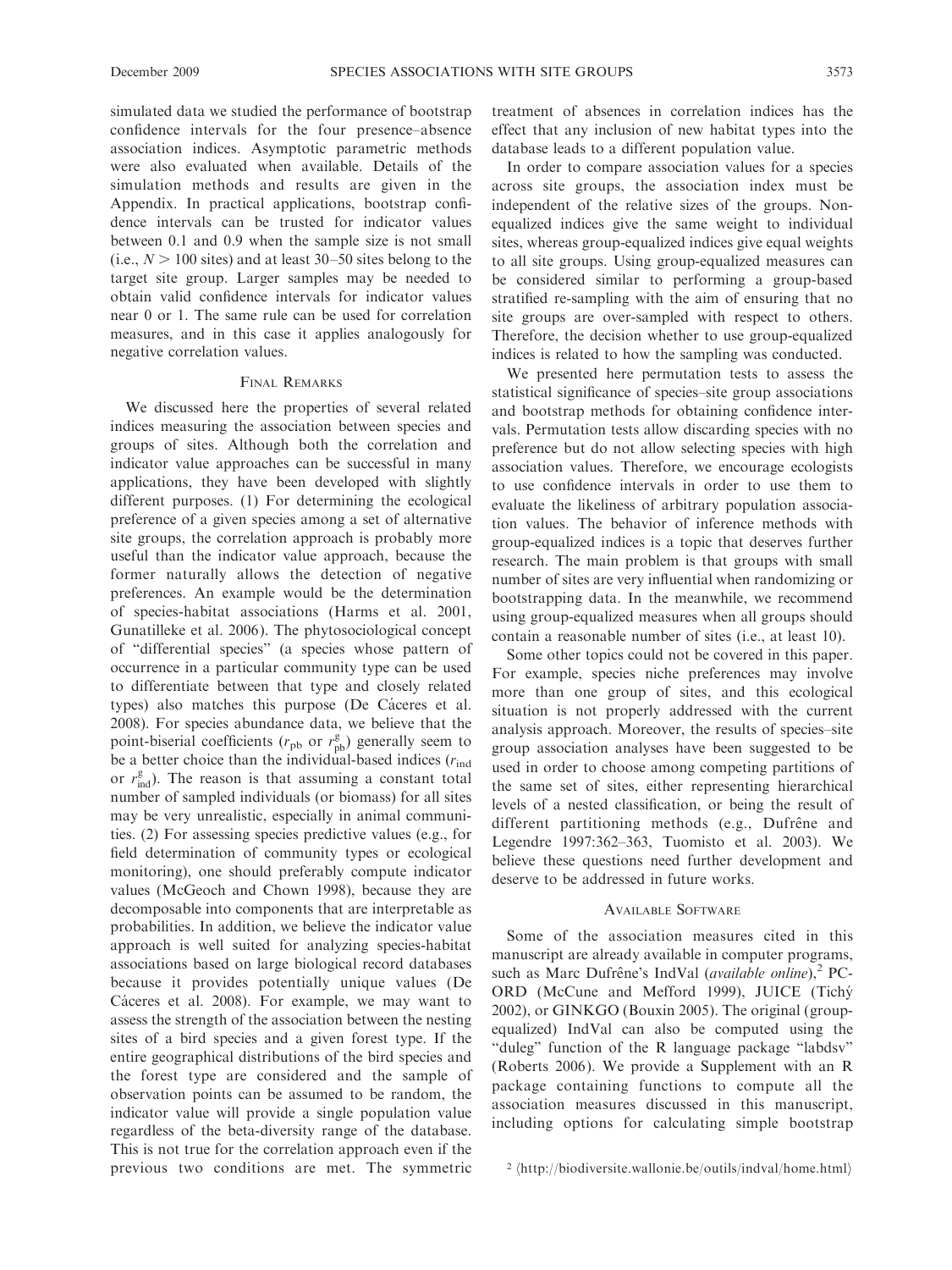confidence intervals, and a function to perform the tests listed in Table 4.

#### **ACKNOWLEDGMENTS**

The manuscript was substantially improved using comments provided by Melodie McGeoch and an anonymous reviewer. The authors are also grateful to Francesc Oliva for his useful recommendations on bootstrap methods, to Marco Moretti for pointing out interesting applied issues, and to Sapna Sharma for the revision of the English style. This research was funded by NSERC grant no. 7738 to P. Legendre.

#### LITERATURE CITED

- Bruelheide, H. 1995. Die Grünlandgesellschaften des Harzes und ihre Standortbedingungen. Dissertationes Botanicae 244: 1–338.
- Bruelheide, H. 2000. A new measure of fidelity and its application to defining species groups. Journal of Vegetation Science 11:167–178.
- Bouxin, G. 2005. Ginkgo, a multivariate analysis package. Journal of Vegetation Science 16:355–359.
- Carignan, V., and M. Villard. 2002. Selecting indicator species to monitor ecological integrity: a review. Environmental Monitoring and Assessment 78:45–61.
- Chao, A., R. L. Chazdon, R. K. Colwell, and T. J. Shen. 2006. Abundance-based similarity indices and their estimation when there are unseen species in samples. Biometrics 62:361–371.
- Chytrý, M., A. Exner, R. Hrivnák, K. Ujházy, M. Valachoviè, and W. Willner. 2002a. Context-dependence of diagnostic species: a case study of the Central European spruce forests. Folia Geobotanica 37:403–417.
- Chytrý, M., L. Tichý, J. Holt, and Z. Botta-Dukát. 2002b. Determination of diagnostic species with statistical fidelity measures. Journal of Vegetation Science 13:79–90.
- De Cáceres, M., X. Font, and F. Oliva. 2008. Assessing species diagnostic value in large data sets: a comparison between phi coefficient and Ochiai index. Journal of Vegetation Science 19:779–788.
- Dufrêne, M., and P. Legendre. 1997. Species assemblages and indicator species: the need for a flexible asymetrical approach. Ecological Monographs 67:345–366.
- Edgington, E. S. 1995. Randomization tests. CRC Press, Boca Raton, Florida, USA.
- Efron, B. 1979. Bootstrap methods: another look at the jackknife. Annals of Statistics 7:1–26.
- Fortin, M. J., and M. R. T. Dale. 2005. Spatial analysis: a guide for ecologists. Cambridge University Press, Cambridge, UK.
- Gotelli, N. J. 2000. Null model analysis of species co-occurrence patterns. Ecology 81:2606–2621.
- Gunatilleke, C. V. S., I. Gunatilleke, S. Esufali, K. E. Harms, P. M. S. Ashton, D. Burslem, and P. S. Ashton. 2006. Species–habitat associations in a Sri Lankan dipterocarp forest. Journal of Tropical Ecology 22:371–384.
- Harms, K. E., R. Condit, S. P. Hubbell, and R. B. Foster. 2001. Habitat associations of trees and shrubs in a 50-ha neotropical forest plot. Journal of Ecology 89:947–959.
- Hill, M. O. 1979. TWINSPAN: a FORTRAN program for arranging multivariate data in an ordered two-way table by classification of the individuals and attributes. Cornel University, Ithaca, New York, USA.
- Janson, S., and J. Vegelius. 1981. Measures of ecological association. Oecologia 49:371–376.
- Juhász-Nagy, P. 1964. Some theoretical models of cenological fidelity I. Acta Botanica Debrecina 3:33–43.
- Knollová, I., M. Chytry, L. Tichy, and O. Hajek. 2005. Stratified resampling of phytosociological databases: some strategies for obtaining more representative data sets for classification studies. Journal of Vegetation Science 16:479– 486.
- Legendre, P., and L. Legendre. 1998. Numerical ecology. Second English edition. Elsevier, New York, New York, USA.
- Manly, B. F. J. 1997. Randomization, bootstrap and Monte Carlo methods in biology. Chapman and Hall, Boca Raton, Florida, USA.
- McCune, B., and M. J. Mefford. 1999. PC-ORD. Multivariate analysis of ecological data, version 4. MjM Software Design, Gleneden Beach, Oregon, USA.
- McGeogh, M. A. 1998. The selection, testing and application of terrestrial insects as bioindicators. Biological Reviews 73: 181–201.
- McGeoch, M. A., and S. L. Chown. 1998. Scaling up the value of bioindicators. Trends in Ecology and Evolution 13:46–47.
- McGeoch, M. A., B. J. Van Rensburg, and A. Botes. 2002. The verification and application of bioindicators: a case study of dung beetles in a savanna ecosystem. Journal of Applied Ecology 39:661–672.
- Mouillot, D., J. M. Culioli, and T. D. Chi. 2002. Indicator species analysis as a test of non-random distribution of species in the context of marine protected areas. Environmental Conservation 29:385–390.
- Murtaugh, P. A. 1996. The statistical evaluation of ecological indicators. Ecological Applications 6:132–139.
- Ochiai, A. 1957. Zoogeographic studies on the soleoid fishes found in Japan and its neighbouring regions. Bulletin of the Japanese Society of Scientific Fisheries 22:526–530.
- Orlóci, L. 1967. An agglomerative method for classification of plant comunities. Journal of Ecology 55:193–206.
- Rao, C. R. 1995. A review of canonical coordinates and an alternative to correspondence analysis using Hellinger distance. Qüestiió (Quaderns d'Estadistica i Investivació Operativa) 19:23–63.
- Roberts, D. W. 2006. LABDSV: laboratory for dynamic synthetic vegephenomenology. R package version 1.2–2.  $\langle$ http://cran.r-project.org/ $\rangle$
- Roxburgh, S. H., and P. Chesson. 1998. A new method for detecting species associations with spatially autocorrelated data. Ecology 79:2180–2192.
- Tichý, L. 2002. JUICE, software for vegetation classification. Journal of Vegetation Science 13:451–453.
- Tichý, L., and M. Chytrý. 2006. Statistical determination of diagnostic species for site groups of unequal size. Journal of Vegetation Science 17:809–818.
- Tuomisto, H., K. Ruokolainen, M. Aguilar, and A. Sarmiento. 2003. Floristic patterns along a 43-km long transect in an Amazonian rain forest. Journal of Ecology 91:743–756.
- Wagner, H. H., and P. J. Edwards. 2001. Quantifying habitat specificity to assess the contribution of a patch to species richness at a landscape scale. Landscape Ecology 16:121–131.
- Willner, W., L. Tichý, and M. Chytrý. 2009. Effects of different fidelity measures and contexts on the determination of diagnostic species. Journal of Vegetation Science 20:130–137.

#### APPENDIX

Inference for species–site group association indices (Ecological Archives E090-250-A1).

### SUPPLEMENT

R package for performing indicator species analyses (Ecological Archives E090-250-S1).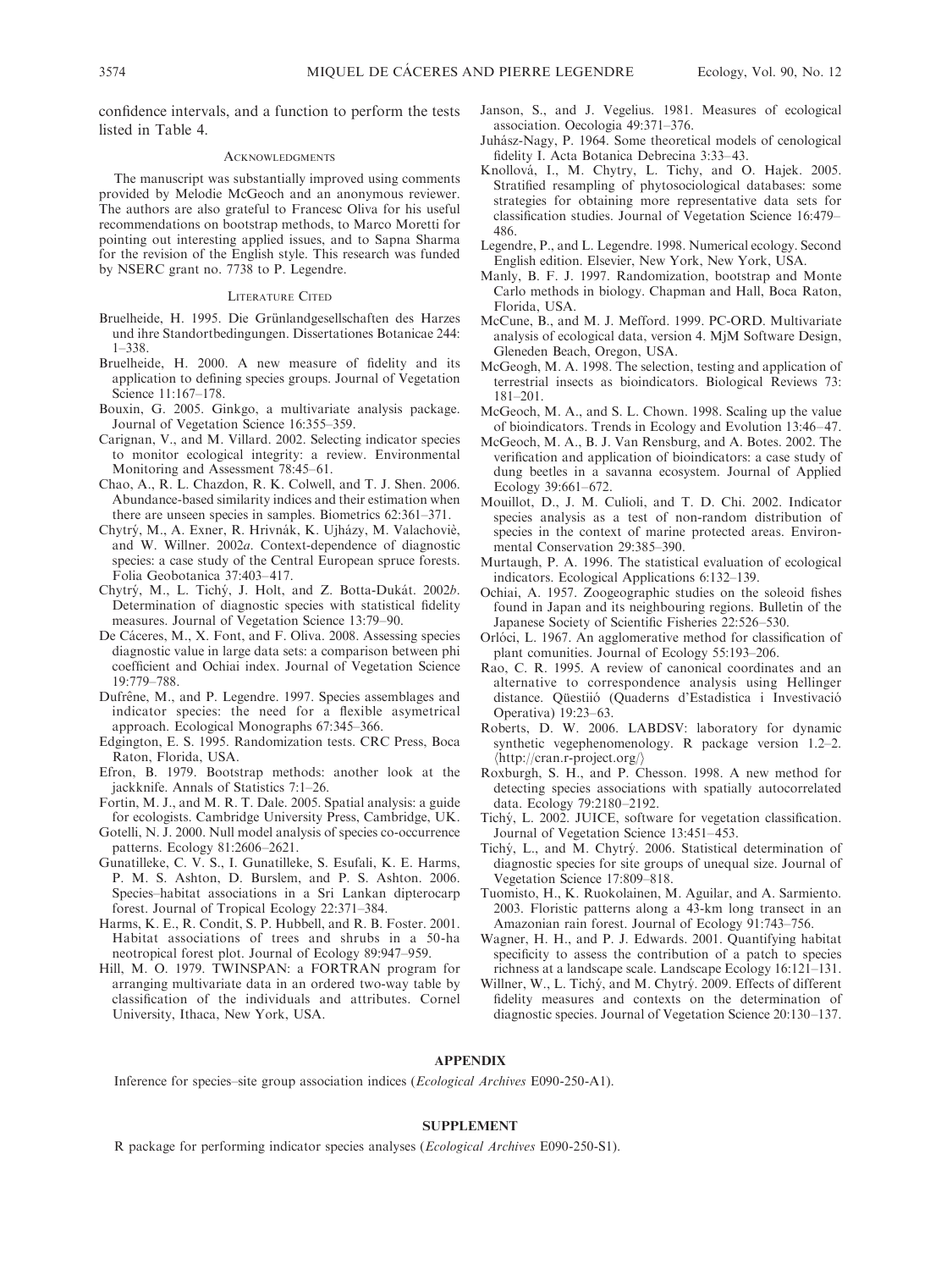## **APPENDIX**

## *Ecological Archives* **E090-250-A1**

## INFERENCE FOR SPECIES-SITE GROUP ASSOCIATION INDICES

We present here a simulation study that we carried out to in order to assess the performance of statistical inference methods on species-site group associations. We restricted our attention to the four indices based on presence-absence species data:  $\sqrt{IndVal_{pa}}$ ,  $\sqrt{IndVal_{pa}}$ ,  $r^g$  and  $r^g$ <sub> $\varphi$ </sub>. We specifically evaluated (1) the type I error and power of permutation tests, and (2) the performance of confidence intervals derived from parametric and bootstrap approaches. The mathematical notation follows essentially that of Table 1 of the main text.

## *Simulated data*

We started by creating a set of finite but large (100,000 sites) populations describing different species occurrence patterns and different two-group classifications of sites (one of the groups being the target site group). The populations were specified by setting three parameters: *A*, the proportion of species presences in sites belonging to the target site group, *B*, the proportion of species presences in sites not belonging to the target site group, and *C*, the relative size of the target site group. We then randomly sampled sites from the populations. We chose those sample sizes that yielded specific expected values of the number of sites belonging to the target group:  $E(N_p)=5$ , 10 and 50. We obtained 1000 samples for each population and each sample size. We include the average characteristics (i.e. the expected values of species occurrence patterns) of samples in Table A.1, which we used to help interpreting the results of inference methods.

## *Power and type I error of permutation tests*

We mentioned, in Table 4 of the main text, four permutation tests with easy ecological interpretation. We studied here the power and type I error for the first one, which uses the number of species presences in the target site group  $(n_p)$  as test statistic. Although it also deals with presence-absence species data, we did not evaluate permutation tests using  $A_{pa}^g$  as test statistic, because the simulated scenarios involve two groups only, and in this situation the two statistics are equivalent under permutations of the data. We report in Table A.2 the percentages of null hypothesis rejection when  $\alpha$ =0.05 is used as significance level. As expected, the rate of null hypothesis rejection was higher for higher differences between population frequencies *A* and *B*. However, the power of the test also depended on the expected number of sites belonging to the target site group. For the same sample size, a smaller relative size of the target group decreased the power of the tests. For situations of equal frequency of the species (that is, when the null hypothesis was true in the population), the test had a rate of type I error that was always lower or equal than the nominal level. Therefore, the permutation test is statistically valid.

## *Performance of bootstrap and parametric confidence intervals*

Statistical methods for deriving confidence intervals can be empirically evaluated by calculating intervals from random samples. The proportion of intervals including the true population value provides an assessment of the actual confidence level of the intervals, and therefore informs of the reliability of the method used to derive them. In our case, we calculated the population values for the four indices studied, and we determined the actual confidence level of 95% confidence intervals using the above mentioned random samples. In the case of  $r_{\phi}$  and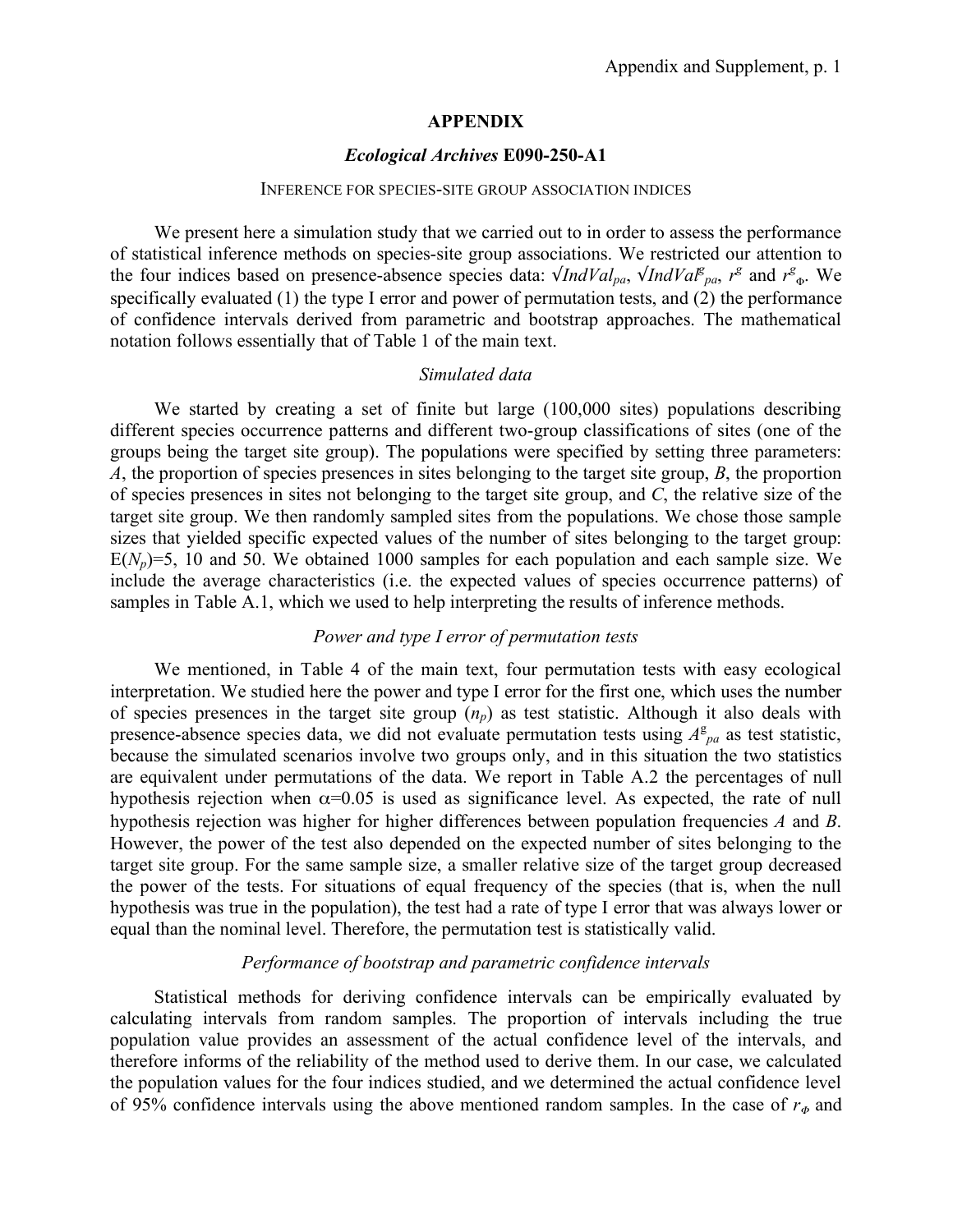√*IndValpa*, we could evaluate the performance of parametric confidence intervals because these indices are asymptotically normally distributed. Specifically, we computed an estimation of the asymptotic variance and used it to build a Wald 95% confidence interval (i.e. the sample statistic  $\pm$  1.96 times the standard deviation). We calculated the asymptotic variance of  $r_{\phi}$  by using the formula in Bishop et al. (1975: 381):

$$
s_{\infty}^{2}(r_{\Phi}) = \frac{1}{N} \left\{ 1 - r_{\Phi}^{2} + \left( r_{\Phi} + \frac{1}{2} r_{\Phi}^{3} \right) \cdot \frac{(N - 2n) \cdot (N - 2N_{p})}{\sqrt{n \cdot (N - n) \cdot N_{p} \cdot (N - N_{p})}} - \frac{3}{4} r_{\Phi}^{2} \cdot \left[ \frac{(N - 2n)^{2}}{n \cdot (N - n)} + \frac{(N - 2N_{p})^{2}}{N_{p} \cdot (N - N_{p})} \right] \right\}
$$

We took the formula from Janson and Vegelius (1981) for √*IndValpa*:

$$
s_{\infty}^{2}(\sqrt{IndVal_{pa}}) = \frac{n_{p}^{2} \cdot (n - n_{p}) + n_{p}^{2} \cdot (N_{p} - n_{p}) + 4n_{p} \cdot (n - n_{p}) \cdot (N_{p} - n_{p})}{4N_{p}^{2} \cdot n^{2}}
$$

bootstrap method (Efron 1979, Manly 1997), which assumes that a monotone transformation of Unlike their non-equalized counterparts,  $\sqrt{IndVa^g}$  and  $r^g$ <sub> $\phi$ </sub>, do not have either exact or approximate known distributions. Therefore, we decided to use the Efron's simple percentile the original variable that yields a normal distribution exists (even if it is not known). Following this method, we calculated 95% confidence intervals by taking the distribution of values obtained from 100 bootstrap samples and determining the 2% and 97% percentiles. We used a small number of bootstrap samples for computational reasons, but at least 1000 samples should be used in practical applications. We assessed the performance of the bootstrap percentile method on the four binary indices.

The results for bootstrap  $\sqrt{IndVal_{pa}}$  intervals are presented in Tables A.3. The actual confidence level of bootstrap √*IndValpa* intervals, like the index itself, does not depend on the sample size directly. However, the bootstrapped distribution needs to include enough distinct values to produce reliable percentiles that lead to actual confidence levels close to the nominal 95%. The number of distinct bootstrap samples is not enough when either the total number of species presences or the number of sites in the target site group is small (i.e. when  $n < 5$  or  $N_p <$ 5). Even if these conditions are met, the overlap between the pattern of the species and the pattern of site group must not be too small (i.e. when  $n_p < 2.5$ ) or too big (i.e. when  $N_p - n_p < 2.5$  and  $n - 1$  $n_p$  < 2.5). In other words, bootstrap intervals are less successful when  $\sqrt{IndVal_{pa}}$  values are close to 0 or 1. Generally speaking, the actual confidence level of parametric intervals was very similar to that of bootstrap intervals (see Table A.4), but bootstrap intervals seem to perform slightly better for small sizes of the target site group. Presumably, parametric confidence intervals usually failed for indicator values close to 0 or 1 because the distribution of the statistic becomes more asymmetric in these cases and therefore the approximation to the normal distribution becomes poorer. The performance of confidence intervals for the phi coefficient of association (see Tables A.5 and A.6), was very similar to those of  $\sqrt{IndVal_{pa}}$ . Again, intervals usually had actual confidence levels below the nominal level for correlation values close to 0 or 1 (following the symmetry of  $r_{\Phi}$ , the same must happen for correlation values close to -1). However, the results were affected by the fact that samples without species occurrences or with all sites occupied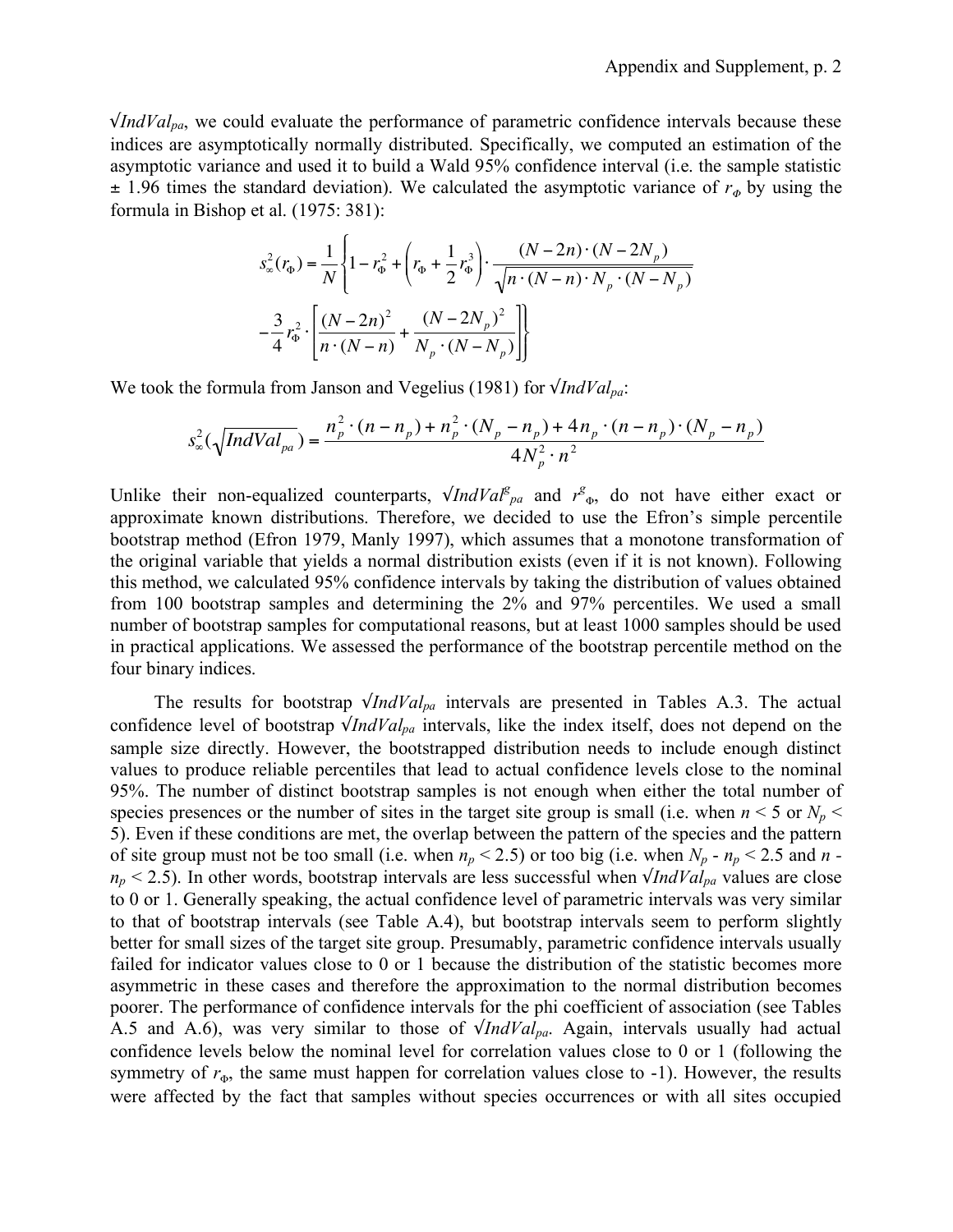preclude the calculation of correlation coefficients. The performance of boostrap intervals for √*IndVal<sup>g</sup> pa* and two equally-sized groups was similar to that of √*IndValpa*, but not for unequally sized groups (Table A.7). Group-equalized indices are not sensible to differences in size of the site groups. Thus, we observed no increase in the actual confidence level of the intervals when  $N_p$ was kept constant and we increased the size of the non-target site group. Moreover, bootstrap samples give equal  $\sqrt{IndVal_{pa}^g}$  values when the when the species is present in all sites, which makes bootstrap intervals to have lower actual confidence levels in this situation. We obtained similar results for the group-equalized phi coefficient,  $r_{\phi}^{g}$  (Table A.8).

With the aim of providing a practical rule, we recommend trusting confidence intervals for association values between 0.1 and 0.9 (also between -0.1 and -0.9 for correlation measures) when at least 30-50 sites belong to the target site group.

## LITERATURE CITED

- Bishop, Y. M. M., P. W. Holland, and S. E. Fienberg. 1975. Discrete multivariate analysis: theory and practice. MIT Press, Cambridge, Mass.
- Efron, B. 1979. Bootstrap methods: Another look at the jackknife. The Annals of Statistics **7**:1- 26.

Janson, S. and J. Vegelius. 1981. Measures of ecological association. Oecologia **49**:371-376.

Manly, B. F. J. 1997. Randomization, bootstrap and Monte Carlo methods in biology. Chapman and Hall texts in statistical science series.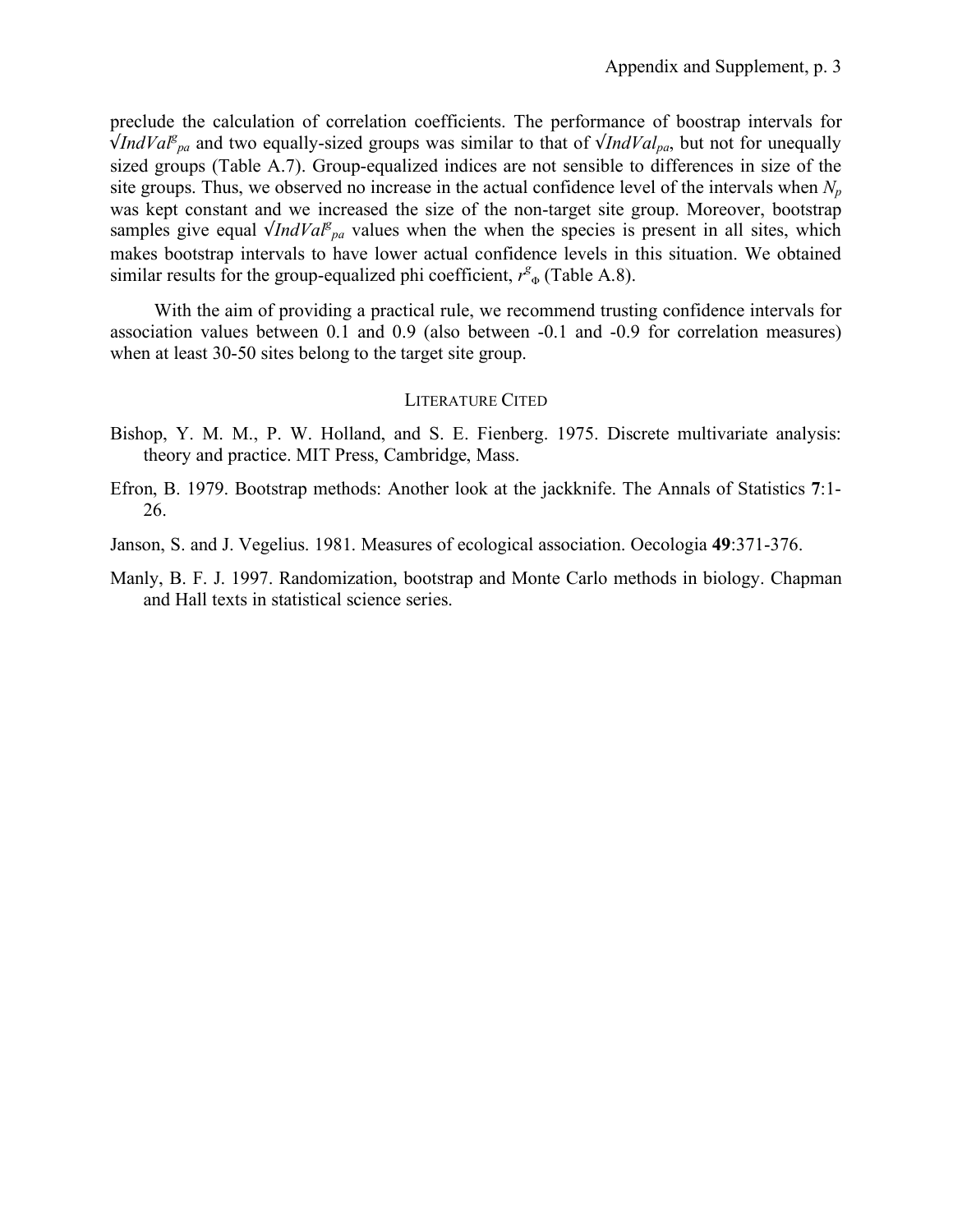**Table A1.** Characteristics of the simulated data. Population parameters (*A*, *B* and *C*) are indicated on the two leftmost columns. For each combination of parameters and sample size (*N*), we indicate the expected number of sites belonging to the target site group,  $E(N_p)$ , the expected species presences and absences in the target and non-target site groups, and the expected total number of presences and absences. Expected values lower than one are highlighted.

|      | $C=0.5$ | $N=10$ E(N <sub>p</sub> )=5<br><b>Total</b> |               |       |            |       |      | $N=20$ E(N <sub>p</sub> )=10 |               |            |      |       |              | $N=100$ E(N <sub>n</sub> )=50 |               |            |      |       |              |
|------|---------|---------------------------------------------|---------------|-------|------------|-------|------|------------------------------|---------------|------------|------|-------|--------------|-------------------------------|---------------|------------|------|-------|--------------|
|      |         |                                             | <b>Target</b> |       | Non-target |       |      |                              | <b>Target</b> | Non-target |      |       | <b>Total</b> |                               | <b>Target</b> | Non-target |      |       | <b>Total</b> |
| A    | B       | Pres.                                       | Abs.          | Pres. | Abs.       | Pres. | Abs. | Pres.                        | Abs.          | Pres.      | Abs. | Pres. | Abs.         | Pres.                         | Abs.          | Pres.      | Abs. | Pres. | Abs.         |
| 0.01 | 0.01    | 0.05                                        | 4.95          | 0.05  | 4.95       | 0.1   | 9.9  | 0.1                          | 9.9           | 0.1        | 9.9  | 0.2   | 19.8         | 0.5                           | 49.5          | 0.5        | 49.5 |       | 99           |
| 0.1  | 0.01    | 0.5                                         | 4.5           | 0.05  | 4.95       | 0.55  | 9.45 |                              | 9             | 0.1        | 9.9  |       | 18.9         |                               | 45            | 0.5        | 49.5 | 5.5   | 94.5         |
| 0.5  | 0.01    | 2.5                                         | 2.5           | 0.05  | 4.95       | 2.55  | 7.45 |                              |               | 0.1        | 9.9  | 5.1   | 14.9         | 25                            | 25            | 0.5        | 49.5 | 25.5  | 74.5         |
| 0.9  | 0.01    | 4.5                                         | 0.5           | 0.05  | 4.95       | 4.55  | 5.45 | 9                            |               | 0.1        | 9.9  | 9.1   | 10.9         | 45                            |               | 0.5        | 49.5 | 45.5  | 54.5         |
| 0.99 | 0.01    | 4.95                                        | 0.05          | 0.05  | 4.95       |       |      | 9.9                          | 0.1           | 0.1        | 9.9  | 10    | 10           | 49.5                          | 0.5           | 0.5        | 49.5 | 50    | 50           |
| 0.1  | 0.1     | 0.5                                         | 4.5           | 0.5   | 4.5        |       | 9    |                              |               |            | 9    |       | 18           |                               | 45            |            | 45   | 10    | 90           |
| 0.5  | 0.1     | 2.5                                         | 2.5           | 0.5   | 4.5        |       |      |                              |               |            | 9    | 6     | 14           | 25                            | 25            |            | 45   | 30    | 70           |
| 0.9  | 0.1     | 4.5                                         | 0.5           | 0.5   | 4.5        |       | 5    | 9                            |               |            | 9    | 10    | 10           | 45                            |               |            | 45   | 50    | 50           |
| 0.99 | 0.1     | 4.95                                        | 0.05          | 0.5   | 4.5        | 5.45  | 4.55 | 9.9                          | 0.1           |            | 9    | 10.9  | 9.1          | 49.5                          | 0.5           |            | 45   | 54.5  | 45.5         |
| 0.5  | 0.5     | 2.5                                         | 2.5           | 2.5   | 2.5        |       |      |                              |               |            |      | 10    | 10           | 25                            | 25            | 25         | 25   | 50    | 50           |
| 0.9  | 0.5     | 4.5                                         | 0.5           | 2.5   | 2.5        |       | 3    | 9                            |               |            |      | 14    | 6            | 45                            |               | 25         | 25   | 70    | 30           |
| 0.99 | 0.5     | 4.95                                        | 0.05          | 2.5   | 2.5        | 7.45  | 2.55 | 9.9                          | 0.1           |            |      | 14.9  | 5.1          | 49.5                          | 0.5           | 25         | 25   | 74.5  | 25.5         |
| 0.9  | 0.9     | 4.5                                         | 0.5           | 4.5   | 0.5        | 9     |      | 9                            |               | q          |      | 18    | 2            | 45                            |               | 45         |      | 90    | 10           |
| 0.99 | 0.9     | 4.95                                        | 0.05          | 4.5   | 0.5        | 9.45  | 0.55 | 9.9                          | 0.1           |            |      | 18.9  | 1.1          | 49.5                          | 0.5           | 45         |      | 94.5  | 5.5          |
| 0.99 | 0.99    | 4.95                                        | 0.05          | 4.95  | 0.05       | 9.9   |      | 9.9                          | 0.1           | 9.9        | 0.1  | 19.8  | 0.2          | 49.5                          | 0.5           | 49.5       | 0.5  | 99    |              |

|      | $C=0.1$ |       | $N=50$ E(N <sub>p</sub> )=5<br><b>Total</b><br><b>Target</b><br>Non-target |       |       |       |       | $N=100 \text{ E}(N_p)=10$ |               |       |            |       |              | $N=500$ E(N <sub>p</sub> )=50 |               |       |            |       |              |
|------|---------|-------|----------------------------------------------------------------------------|-------|-------|-------|-------|---------------------------|---------------|-------|------------|-------|--------------|-------------------------------|---------------|-------|------------|-------|--------------|
|      |         |       |                                                                            |       |       |       |       |                           | <b>Target</b> |       | Non-target |       | <b>Total</b> |                               | <b>Target</b> |       | Non-target |       | <b>Total</b> |
| A    | B       | Pres. | Abs.                                                                       | Pres. | Abs.  | Pres. | Abs.  | Pres.                     | Abs.          | Pres. | Abs.       | Pres. | Abs.         | Pres.                         | Abs.          | Pres. | Abs.       | Pres. | Abs.         |
| 0.01 | 0.01    | 0.05  | 4.95                                                                       | 0.45  | 44.55 | 0.5   | 49.5  | 0.1                       | 9.9           | 0.9   | 89.1       |       | 99           | 0.5                           | 49.5          | 4.5   | 445.5      |       | 495          |
| 0.1  | 0.01    | 0.5   | 4.5                                                                        | 0.45  | 44.55 | 0.95  | 49.05 |                           | 9             | 0.9   | 89.1       | 1.9   | 98.1         | 5.                            | 45            | 4.5   | 445.5      | 9.5   | 490.5        |
| 0.5  | 0.01    | 2.5   | 2.5                                                                        | 0.45  | 44.55 | 2.95  | 47.05 | 5                         | 5             | 0.9   | 89.1       | 5.9   | 94.1         | 25                            | 25            | 4.5   | 445.5      | 29.5  | 470.5        |
| 0.9  | 0.01    | 4.5   | 0.5                                                                        | 0.45  | 44.55 | 4.95  | 45.05 | 9                         |               | 0.9   | 89.1       | 9.9   | 90.1         | 45                            |               | 4.5   | 445.5      | 49.5  | 450.5        |
| 0.99 | 0.01    | 4.95  | 0.05                                                                       | 0.45  | 44.55 | 5.4   | 44.6  | 9.9                       | 0.1           | 0.9   | 89.1       | 10.8  | 89.2         | 49.5                          | 0.5           | 4.5   | 445.5      | 54    | 446          |
| 0.1  | 0.1     | 0.5   | 4.5                                                                        | 4.5   | 40.5  | 5     | 45    |                           | 9             | 9     | 81         | 10    | 90           | 5                             | 45            | 45    | 405        | 50    | 450          |
| 0.5  | 0.1     | 2.5   | 2.5                                                                        | 4.5   | 40.5  |       | 43    | 5                         | 5             | 9     | 81         | 14    | 86           | 25                            | 25            | 45    | 405        | 70    | 430          |
| 0.9  | 0.1     | 4.5   | 0.5                                                                        | 4.5   | 40.5  | 9     | 41    | 9                         |               | 9     | 81         | 18    | 82           | 45                            | 5             | 45    | 405        | 90    | 410          |
| 0.99 | 0.1     | 4.95  | 0.05                                                                       | 4.5   | 40.5  | 9.45  | 40.55 | 9.9                       | 0.1           | 9     | 81         | 18.9  | 81.1         | 49.5                          | 0.5           | 45    | 405        | 94.5  | 405.5        |
| 0.5  | 0.5     | 2.5   | 2.5                                                                        | 22.5  | 22.5  | 25    | 25    | $\sim$                    | 5             | 45    | 45         | 50    | 50           | 25                            | 25            | 225   | 225        | 250   | 250          |
| 0.9  | 0.5     | 4.5   | 0.5                                                                        | 22.5  | 22.5  | 27    | 23    | 9                         |               | 45    | 45         | 54    | 46           | 45                            |               | 225   | 225        | 270   | 230          |
| 0.99 | 0.5     | 4.95  | 0.05                                                                       | 22.5  | 22.5  | 27.45 | 22.55 | 9.9                       | 0.1           | 45    | 45         | 54.9  | 45.1         | 49.5                          | 0.5           | 225   | 225        | 274.5 | 225.5        |
| 0.9  | 0.9     | 4.5   | 0.5                                                                        | 40.5  | 4.5   | 45    | 5     | 9                         |               | 81    | 9          | 90    | 10           | 45                            |               | 405   | 45         | 450   | 50           |
| 0.99 | 0.9     | 4.95  | 0.05                                                                       | 40.5  | 4.5   | 45.45 | 4.55  | 9.9                       | 0.1           | 81    | 9          | 90.9  | 9.1          | 49.5                          | 0.5           | 405   | 45         | 454.5 | 45.5         |
| 0.99 | 0.99    | 4.95  | 0.05                                                                       | 44.55 | 0.45  | 49.5  | 0.5   | 9.9                       | 0.1           | 89.1  | 0.9        | 99    |              | 49.5                          | 0.5           | 445.5 | 4.5        | 495   |              |

| $C = 0.01$ |      |       | $N=500$ E(N <sub>n</sub> )=5<br><b>Total</b><br><b>Target</b><br>Non-target |        |        |        |                     | $N=1000 \text{ E}(N_p)=10$ |               |       |            |       |              | $N=5000$ E(N <sub>n</sub> )=50 |               |        |            |        |              |
|------------|------|-------|-----------------------------------------------------------------------------|--------|--------|--------|---------------------|----------------------------|---------------|-------|------------|-------|--------------|--------------------------------|---------------|--------|------------|--------|--------------|
|            |      |       |                                                                             |        |        |        |                     |                            | <b>Target</b> |       | Non-target |       | <b>Total</b> |                                | <b>Target</b> |        | Non-target |        | <b>Total</b> |
| A          | B    | Pres. | Abs.                                                                        | Pres.  | Abs.   | Pres.  | Abs.                | Pres.                      | Abs.          | Pres. | Abs.       | Pres. | Abs.         | Pres.                          | Abs.          | Pres.  | Abs.       | Pres.  | Abs.         |
| 0.01       | 0.01 | 0.05  | 4.95                                                                        | 4.95   | 490.05 | 5      | 495                 | 0.1                        | 9.9           | 9.9   | 980.1      | 10    | 990          | 0.5                            | 49.5          | 49.5   | 4900.5     | 50     | 4950         |
| 0.1        | 0.01 | 0.5   | 4.5                                                                         | 4.95   | 490.05 | 5.45   | 494.55              |                            | 9             | 9.9   | 980.1      | 10.9  | 989.1        |                                | 45            | 49.5   | 4900.5     | 54.5   | 4945.5       |
| 0.5        | 0.01 | 2.5   | 2.5                                                                         | 4.95   | 490.05 | 7.45   | 492.55              | 5                          |               | 9.9   | 980.1      | 14.9  | 985.1        | 25                             | 25            | 49.5   | 4900.5     | 74.5   | 4925.5       |
| 0.9        | 0.01 | 4.5   | 0.5                                                                         | 4.95   | 490.05 | 9.45   | 490.55              | 9                          |               | 9.9   | 980.1      | 18.9  | 981.1        | 45                             |               | 49.5   | 4900.5     | 94.5   | 4905.5       |
| 0.99       | 0.01 | 4.95  | 0.05                                                                        | 4.95   | 490.05 | 9.9    | 490.1               | 9.9                        | 0.1           | 9.9   | 980.1      | 19.8  | 980.2        | 49.5                           | 0.5           | 49.5   | 4900.5     | 99     | 4901         |
| 0.1        | 0.1  | 0.5   | 4.5                                                                         | 49.5   | 445.5  | 50     | 450                 |                            | 9             | 99    | 891        | 100   | 900          | 5.                             | 45            | 495    | 4455       | 500    | 4500         |
| 0.5        | 0.1  | 2.5   | 2.5                                                                         | 49.5   | 445.5  | 52     | 448                 | 5                          |               | 99    | 891        | 104   | 896          | 25                             | 25            | 495    | 4455       | 520    | 4480         |
| 0.9        | 0.1  | 4.5   | 0.5                                                                         | 49.5   | 445.5  | 54     | 446                 | 9                          |               | 99    | 891        | 108   | 892          | 45                             | 5             | 495    | 4455       | 540    | 4460         |
| 0.99       | 0.1  | 4.95  | 0.05                                                                        | 49.5   | 445.5  | 54.45  | 445.55              | 9.9                        | 0.1           | 99    | 891        | 108.9 | 891.1        | 49.5                           | 0.5           | 495    | 4455       | 544.5  | 4455.5       |
| 0.5        | 0.5  | 2.5   | 2.5                                                                         | 247.5  | 247.5  | 250    | 250                 | 5                          | 5             | 495   | 495        | 500   | 500          | 25                             | 25            | 2475   | 2475       | 2500   | 2500         |
| 0.9        | 0.5  | 4.5   | 0.5                                                                         | 247.5  | 247.5  | 252    | 248                 | 9                          |               | 495   | 495        | 504   | 496          | 45                             |               | 2475   | 2475       | 2520   | 2480         |
| 0.99       | 0.5  | 4.95  | 0.05                                                                        | 247.5  |        |        | 247.5 252.45 247.55 | 9.9                        | 0.1           | 495   | 495        | 504.9 | 495.1        | 49.5                           | 0.5           | 2475   | 2475       | 2524.5 | 2475.5       |
| 0.9        | 0.9  | 4.5   | 0.5                                                                         | 445.5  | 49.5   | 450    | 50                  | 9                          |               | 891   | 99         | 900   | 100          | 45                             |               | 4455   | 495        | 4500   | 500          |
| 0.99       | 0.9  | 4.95  | 0.05                                                                        | 445.5  | 49.5   | 450.45 | 49.55               | 9.9                        | 0.1           | 891   | 99         | 900.9 | 99.1         | 49.5                           | 0.5           | 4455   | 495        | 4504.5 | 495.5        |
| 0.99       | 0.99 | 4.95  | 0.05                                                                        | 490.05 | 4.95   | 495    | 5                   | 9.9                        | 0.1           | 980.1 | 9.9        | 990   | 9.9          | 49.5                           | 0.5           | 4900.5 | 49.5       | 4950   | 50           |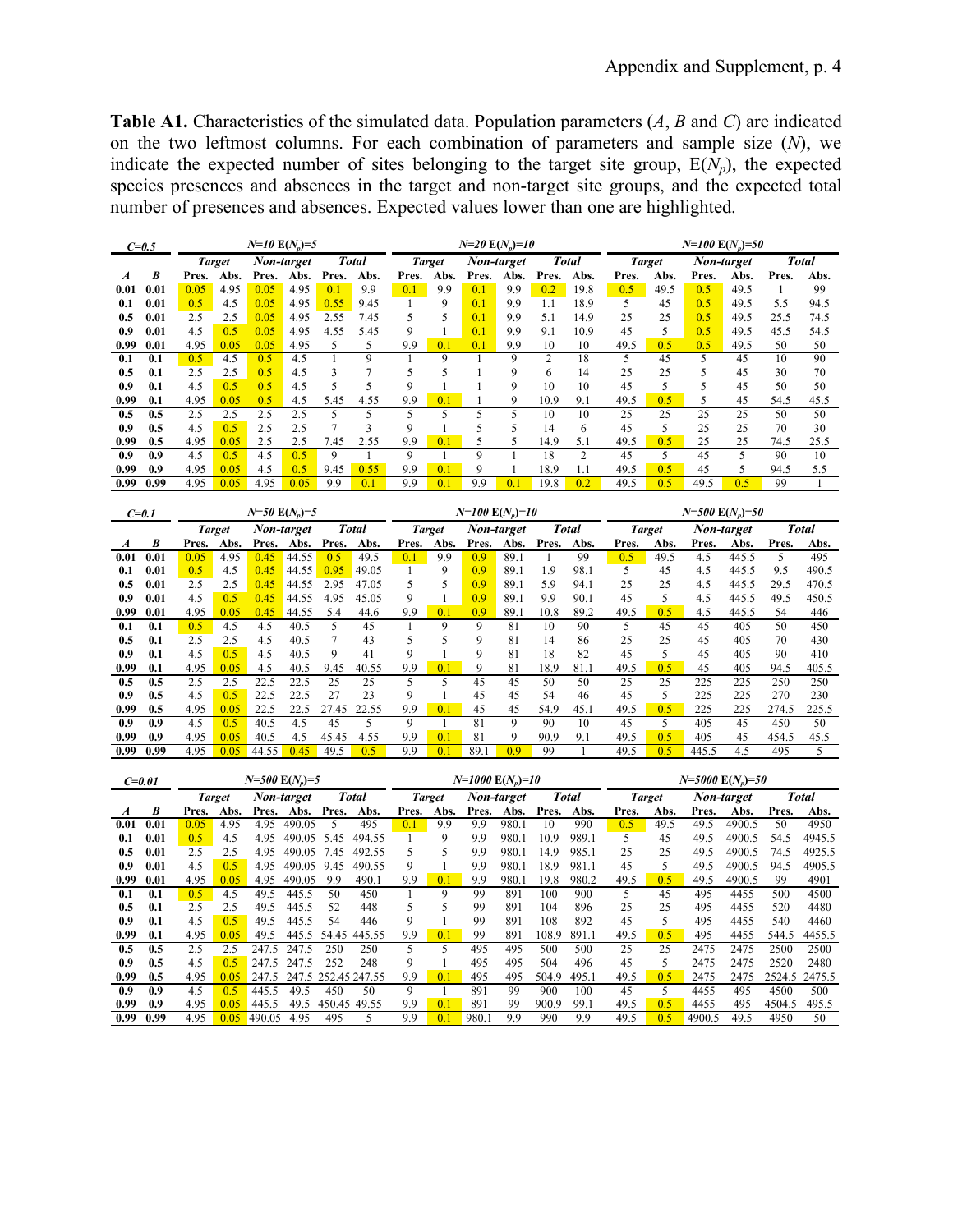**Table A2.** Percentages of null hypothesis rejection in permutation tests using  $n_p$  as test statistic. Rows correspond to different population parameters (*A*, *B* and *C*), and column blocks correspond to different sample sizes (*N*). Shaded rows highlight situations were the association is inexistent in the population.

|                  |      |                | $C=0.5$        |                |                    | $C=0.1$        |                |                | $C=0.01$       |                |
|------------------|------|----------------|----------------|----------------|--------------------|----------------|----------------|----------------|----------------|----------------|
| $\boldsymbol{A}$ | B    | $N=10$         | $N=20$         | $N = 100$      | $\overline{N}$ =50 | $N = 100$      | $N = 500$      | $N = 500$      | $N = 1000$     | $N = 5000$     |
| 0.01             | 0.01 | $\theta$       | $\theta$       | $\theta$       |                    |                | $\overline{2}$ | $\overline{2}$ |                | $\overline{2}$ |
| 0.1              | 0.01 | $\theta$       |                | 44             | 9                  | 23             | 85             | 20             | 32             | 89             |
| 0.5              | 0.01 | 17             | 69             | 100            | 74                 | 97             | 100            | 85             | 98             | 100            |
| 0.9              | 0.01 | 79             | 100            | 100            | 97                 | 100            | 100            | 99             | 100            | 100            |
| 0.99             | 0.01 | 93             | 100            | 100            | 99                 | 100            | 100            | 100            | 100            | 100            |
| 0.1              | 0.1  | $\overline{0}$ |                | $\overline{2}$ |                    | $\overline{2}$ | 3              |                | $\overline{3}$ | 3              |
| 0.5              | 0.1  | 12             | 41             | 100            | 50                 | 76             | 100            | 55             | 80             | 100            |
| 0.9              | 0.1  | 63             | 97             | 100            | 92                 | 100            | 100            | 92             | 100            | 100            |
| 0.99             | 0.1  | 82             | 100            | 100            | 97                 | 100            | 100            | 97             | 100            | 100            |
| 0.5              | 0.5  |                |                | $\overline{3}$ | $\overline{2}$     | $\overline{2}$ | $\overline{4}$ | $\overline{2}$ | $\overline{2}$ | 3              |
| 0.9              | 0.5  | 10             | 42             | 100            | 29                 | 73             | 100            | 33             | 74             | 100            |
| 0.99             | 0.5  | 17             | 67             | 100            | 45                 | 94             | 100            | 55             | 95             | 100            |
| 0.9              | 0.9  | $\theta$       | $\overline{0}$ | $\overline{3}$ | $\overline{0}$     | $\theta$       | $\overline{2}$ | $\theta$       | $\overline{0}$ | $\overline{2}$ |
| 0.99             | 0.9  | $\theta$       |                | 44             | $\overline{0}$     | $\theta$       | 77             | $\mathbf{0}$   | $\theta$       | 80             |
| 0.99             | 0.99 | $\theta$       | $\overline{0}$ | $\theta$       | $\overline{0}$     | $\theta$       | $\theta$       | $\overline{0}$ | $\overline{0}$ | $\overline{0}$ |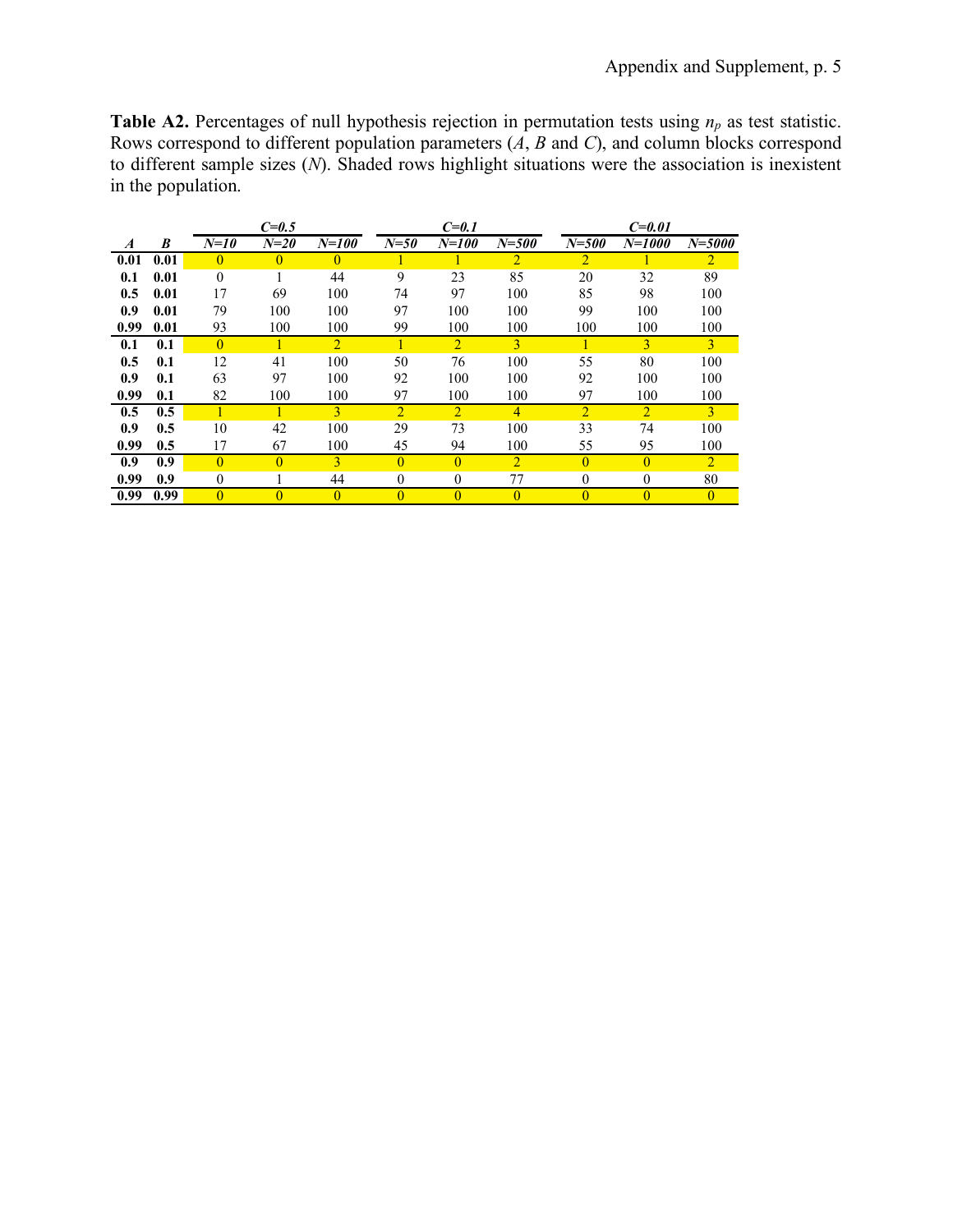**Table A3.** Actual confidence level of *simple percentile bootstrap* √*IndValpa* intervals of 95% nominal confidence. Results are displayed for different populations and for different sample sizes. *Confid.*: Percentage of intervals containing the population value. *Err.L*: Percentage of intervals where the lower limit is higher than the population value. *Err.R*: Percentage of intervals where the upper limit is lower than the population value. Confidence levels equal or higher than 90% are highlighted.

|                  | $C=0.5$ |                                |         | $N=10 \text{ E}(N_p)=5$ |       |         | $N=20$ E(N <sub>p</sub> )=10 |                | $N=100$ E(N <sub>p</sub> )=50 |                |                |  |
|------------------|---------|--------------------------------|---------|-------------------------|-------|---------|------------------------------|----------------|-------------------------------|----------------|----------------|--|
| $\boldsymbol{A}$ | B       | $\sqrt{I}$ ndVal <sub>va</sub> | Confid. | Err.L                   | Err.R | Confid. | Err.L                        | Err.R          | Confid.                       | Err.L          | Err.R          |  |
| 0.01             | 0.01    | 0.071                          | 5       | 0                       | 95    | 10      | 0                            | 91             | 55                            | $\theta$       | 45             |  |
| 0.1              | 0.01    | 0.302                          | 42      | $\theta$                | 58    | 64      | $\mathbf{0}$                 | 36             | 90                            | $\overline{2}$ | 8              |  |
| 0.5              | 0.01    | 0.700                          | 89      | 4                       |       | 94      | 4                            | $\overline{2}$ | 93                            | 3              | 4              |  |
| 0.9              | 0.01    | 0.943                          | 54      | 45                      |       | 67      | 31                           | $\overline{c}$ | 93                            | 5              | $\overline{2}$ |  |
| 0.99             | 0.01    | 0.990                          | 23      | 77                      | 0     | 19      | 81                           | $\theta$       | 62                            | 37             | $\mathbf{0}$   |  |
| 0.1              | 0.1     | 0.224                          | 40      | $\theta$                | 60    | 65      |                              | 35             | 93                            |                | 6              |  |
| 0.5              | 0.1     | 0.645                          | 88      | 4                       | 8     | 94      | $\overline{2}$               | $\overline{4}$ | 93                            | $\overline{2}$ |                |  |
| 0.9              | 0.1     | 0.900                          | 67      | 30                      | 3     | 86      | 12                           | $\overline{c}$ | 93                            | 4              | 3              |  |
| 0.99             | 0.1     | 0.948                          | 48      | 51                      |       | 66      | 33                           |                | 94                            | $\overline{4}$ | $\overline{2}$ |  |
| 0.5              | 0.5     | 0.500                          | 92      | $\overline{2}$          | 6     | 92      | 3                            | 6              | 94                            | 3              | 4              |  |
| 0.9              | 0.5     | 0.761                          | 91      | 4                       |       | 93      | 4                            | 4              | 93                            | 3              | 5              |  |
| 0.99             | 0.5     | 0.811                          | 91      | 6                       | 3     | 93      | 4                            | $\overline{4}$ | 94                            | 3              | 3              |  |
| 0.9              | 0.9     | 0.671                          | 90      | 4                       | 6     | 92      | 3                            | 5              | 93                            | 3              | $\overline{4}$ |  |
| 0.99             | 0.9     | 0.720                          | 90      | 4                       | 6     | 93      | $\overline{2}$               | 5              | 92                            | $\overline{2}$ | 6              |  |
| 0.99             | 0.99    | 0.704                          | 92      | 5                       | 3     | 93      | 4                            | 4              | 94                            | $\overline{2}$ | 4              |  |

|      | $C=0.1$ |                      |         | $N=50$ E(N <sub>n</sub> )=5 |                |         | $N=100$ E(N <sub>n</sub> )=10 |                    | $N=500$ E(N <sub>p</sub> )=50 |                |       |  |
|------|---------|----------------------|---------|-----------------------------|----------------|---------|-------------------------------|--------------------|-------------------------------|----------------|-------|--|
|      | B       | $\sqrt{IndVal}_{pa}$ | Confid. | Err.L                       | Err.R          | Confid. | Err.L                         | Err.R              | Confid.                       | Err.L          | Err.R |  |
| 0.01 | 0.01    | 0.032                | 5       | $\Omega$                    | 96             | 10      | 0                             | 90                 | 38                            | $\theta$       | 62    |  |
| 0.1  | 0.01    | 0.229                | 39      | $\Omega$                    | 61             | 63      |                               | 36                 | 93                            |                | 6     |  |
| 0.5  | 0.01    | 0.651                | 90      | $\overline{2}$              | 8              | 94      | $\overline{2}$                | $\overline{4}$     | 92                            | 3              | 5     |  |
| 0.9  | 0.01    | 0.905                | 76      | 22                          | $\mathfrak{D}$ | 84      | 14                            | $\mathfrak{D}_{1}$ | 93                            | 5              | 3     |  |
| 0.99 | 0.01    | 0.953                | 59      | 40                          | 0              | 63      | 36                            |                    | 93                            | 5              | 3     |  |
| 0.1  | 0.1     | 0.100                | 41      | $\Omega$                    | 59             | 59      | $\theta$                      | 41                 | 91                            |                | 8     |  |
| 0.5  | 0.1     | 0.423                | 88      | $\overline{c}$              | 10             | 92      | $\overline{2}$                | 6                  | 94                            | $\overline{2}$ | 4     |  |
| 0.9  | 0.1     | 0.671                | 92      | $\overline{2}$              | 6              | 93      | 3                             |                    | 94                            | $\overline{2}$ | 4     |  |
| 0.99 | 0.1     | 0.720                | 91      | $\overline{2}$              | 7              | 93      | 3                             | 5                  | 94                            | $\overline{2}$ | 4     |  |
| 0.5  | 0.5     | 0.224                | 90      | $\Omega$                    | 9              | 92      |                               | 7                  | 93                            |                | 5     |  |
| 0.9  | 0.5     | 0.387                | 89      |                             | 10             | 93      |                               | 6                  | 93                            |                | 6     |  |
| 0.99 | 0.5     | 0.423                | 91      |                             | 8              | 93      |                               | 6                  | 92                            |                |       |  |
| 0.9  | 0.9     | 0.300                | 91      | $\overline{2}$              |                | 92      |                               | 7                  | 95                            | $\overline{2}$ | 3     |  |
| 0.99 | 0.9     | 0.328                | 92      |                             |                | 93      | $\overline{2}$                | 5                  | 95                            |                | 4     |  |
| 0.99 | 0.99    | 0.315                | 94      | $\overline{2}$              | 5              | 93      |                               | 6                  | 94                            | $\overline{2}$ | 5     |  |

|                  | $C = 0.01$ |                      |         | $N=500$ E(N <sub>p</sub> )=5 |       |         | $N=1000 \text{ E}(N_p)=10$ |       | $N=5000 \text{ E}(N_p)=50$ |                |       |  |
|------------------|------------|----------------------|---------|------------------------------|-------|---------|----------------------------|-------|----------------------------|----------------|-------|--|
| $\boldsymbol{A}$ | B          | $\sqrt{IndVal}_{oa}$ | Confid. | Err.L                        | Err.R | Confid. | Err.L                      | Err.R | Confid.                    | Err.L          | Err.R |  |
| 0.01             | 0.01       | 0.010                | 6       | $\theta$                     | 95    | 10      | $\theta$                   | 91    | 41                         | $\theta$       | 59    |  |
| 0.1              | 0.01       | 0.096                | 41      | $\Omega$                     | 59    | 62      | $\theta$                   | 38    | 92                         |                | 7     |  |
| 0.5              | 0.01       | 0.410                | 88      |                              | 11    | 93      |                            | 5     | 94                         |                |       |  |
| 0.9              | 0.01       | 0.655                | 93      | $\overline{2}$               | 5     | 95      | $\overline{2}$             | 4     | 94                         | $\overline{2}$ |       |  |
| 0.99             | 0.01       | 0.704                | 92      | 5                            | 3     | 94      | 2                          | 4     | 93                         | $\overline{2}$ | 5     |  |
| 0.1              | 0.1        | 0.032                | 35      | $\Omega$                     | 65    | 64      |                            | 36    | 91                         |                | 9     |  |
| 0.5              | 0.1        | 0.155                | 90      |                              | 9     | 92      |                            |       | 94                         | 2              | 4     |  |
| 0.9              | 0.1        | 0.274                | 94      |                              | 6     | 92      |                            | 6     | 95                         | $\overline{2}$ | 3     |  |
| 0.99             | 0.1        | 0.300                | 92      |                              | 8     | 92      |                            |       | 95                         |                | 4     |  |
| 0.5              | 0.5        | 0.071                | 91      |                              | 8     | 89      | 2                          | 9     | 94                         |                | 5     |  |
| 0.9              | 0.5        | 0.127                | 93      |                              |       | 92      |                            | 6     | 92                         | $\overline{2}$ | 6     |  |
| 0.99             | 0.5        | 0.139                | 90      |                              | 10    | 90      |                            | 8     | 92                         | $\overline{2}$ | 6     |  |
| 0.9              | 0.9        | 0.095                | 91      |                              | 8     | 92      |                            | 7     | 94                         | $\overline{2}$ | 4     |  |
| 0.99             | 0.9        | 0.104                | 92      | $\overline{2}$               | 7     | 92      |                            |       | 92                         | $\overline{2}$ | 6     |  |
| 0.99             | 0.99       | 0.099                | 93      |                              | 6     | 92      |                            | 6     | 92                         | $\overline{2}$ | 6     |  |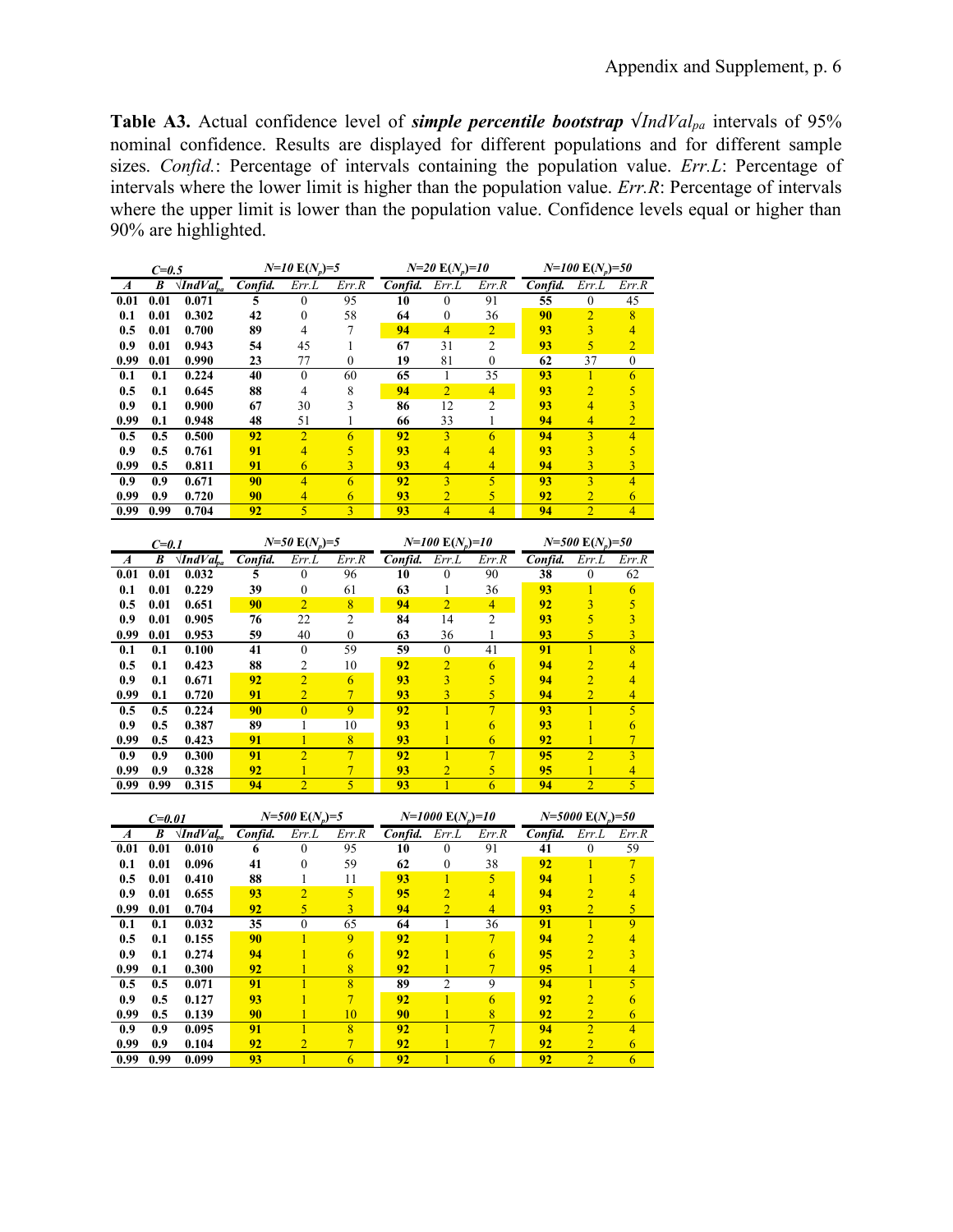**Table A4.** Actual confidence level of *asymptotic parametric* √*IndValpa* intervals of 95% nominal confidence. Results are displayed for different populations and for different sample sizes. *Confid.*: Percentage of intervals containing the population value. *Err.L*: Percentage of intervals where the lower limit is higher than the population value. *Err.R*: Percentage of intervals where the upper limit is lower than the population value. Confidence levels equal or higher than 90% are highlighted.

|      | $C=0.5$<br>B<br>$\boldsymbol{A}$ |                      | $N=10$ E(N <sub>n</sub> )=5 |                |                | $N=20$ E(N <sub>n</sub> )=10 |                |                | $N=100$ E(N <sub>n</sub> )=50 |                          |                |
|------|----------------------------------|----------------------|-----------------------------|----------------|----------------|------------------------------|----------------|----------------|-------------------------------|--------------------------|----------------|
|      |                                  | $\sqrt{IndVal}_{pa}$ | Confid.                     | Err.L          | Err.R          | Confid.                      | Err.L          | Err.R          | Confid.                       | Err.L                    | Err.R          |
| 0.01 | 0.01                             | 0.071                |                             |                | 95             | 10                           | $\theta$       | 90             | 41                            |                          | 58             |
| 0.1  | 0.01                             | 0.302                | 38                          | $\overline{c}$ | 60             | 64                           | 2              | 34             | 93                            | $\overline{4}$           | 3              |
| 0.5  | 0.01                             | 0.700                | 87                          | 8              |                | 95                           | $\overline{4}$ | $\overline{2}$ | 94                            | $\overline{4}$           | $\overline{2}$ |
| 0.9  | 0.01                             | 0.943                | 43                          | 57             |                | 66                           | 34             | $\mathbf{0}$   | 91                            | 9                        | $\overline{0}$ |
| 0.99 | 0.01                             | 0.990                | 10                          | 90             | 0              | 19                           | 81             | 0              | 64                            | 36                       | $\Omega$       |
| 0.1  | 0.1                              | 0.224                | 38                          | 6              | 57             | 61                           | 3              | 36             | 91                            | $\overline{\mathcal{L}}$ | 6              |
| 0.5  | 0.1                              | 0.645                | 86                          | 8              | 6              | 90                           | 8              | $\overline{2}$ | 94                            | 4                        | $\overline{2}$ |
| 0.9  | 0.1                              | 0.900                | 66                          | 34             | 0              | 86                           | 13             |                | 92                            | 7                        | $\overline{0}$ |
| 0.99 | 0.1                              | 0.948                | 44                          | 56             | 0              | 68                           | 32             | $\theta$       | 92                            |                          |                |
| 0.5  | 0.5                              | 0.500                | 85                          | 9              | 6              | 94                           | 3              | 3              | 95                            | 3                        | $\overline{2}$ |
| 0.9  | 0.5                              | 0.761                | 88                          | 11             |                | 91                           | 8              |                | 95                            | $\overline{4}$           |                |
| 0.99 | 0.5                              | 0.811                | 86                          | 13             | 2              | 91                           | 8              | 2              | 95                            | $\overline{4}$           |                |
| 0.9  | 0.9                              | 0.671                | 92                          | 5              | $\overline{2}$ | 93                           | 6              |                | 95                            | 3                        | $\overline{2}$ |
| 0.99 | 0.9                              | 0.720                | 91                          | 9              |                | 95                           | $\overline{4}$ |                | 94                            | $\overline{4}$           | $\overline{2}$ |
| 0.99 | 0.99                             | 0.704                | 93                          | 6              | $\overline{2}$ | 92                           | 6              | 2              | 94                            | $\overline{4}$           | $\overline{2}$ |

|      | $C=0.1$ |                      | $N=50$ E(N <sub>p</sub> )=5 |                |                | $N=100 \text{ E}(N_p)=10$ |                |                | $N=500$ E(N <sub>p</sub> )=50 |                |                          |  |
|------|---------|----------------------|-----------------------------|----------------|----------------|---------------------------|----------------|----------------|-------------------------------|----------------|--------------------------|--|
|      | B       | $\sqrt{IndVal}_{pa}$ | Confid.                     | Err.L          | Err.R          | Confid.                   | Err.L          | Err.R          | Confid.                       | Err.L          | Err.R                    |  |
| 0.01 | 0.01    | 0.032                | 3                           | 3              | 94             |                           |                | 92             | 39                            | $\theta$       | 60                       |  |
| 0.1  | 0.01    | 0.229                | 35                          | 5              | 60             | 63                        | 3              | 34             | 92                            | 3              | 5                        |  |
| 0.5  | 0.01    | 0.651                | 82                          | 10             | 8              | 93                        | 6              | $\overline{2}$ | 94                            | 4              | $\overline{2}$           |  |
| 0.9  | 0.01    | 0.905                | 62                          | 37             |                | 84                        | 16             | $\theta$       | 92                            | 7              |                          |  |
| 0.99 | 0.01    | 0.953                | 42                          | 57             |                | 64                        | 36             | $\Omega$       | 92                            | 8              | $\Omega$                 |  |
| 0.1  | 0.1     | 0.100                | 37                          |                | 62             | 65                        |                | 34             | 91                            | 1              | 8                        |  |
| 0.5  | 0.1     | 0.423                | 86                          | 6              | 8              | 90                        | 5              | 6              | 93                            | 3              | 4                        |  |
| 0.9  | 0.1     | 0.671                | 91                          | 7              | 3              | 93                        | 6              | $\overline{2}$ | 95                            | 4              | 2                        |  |
| 0.99 | 0.1     | 0.720                | 89                          | 9              | 3              | 94                        | 5              | $\overline{2}$ | 94                            | 3              | $\overline{2}$           |  |
| 0.5  | 0.5     | 0.224                | 89                          | 3              | 9              | 92                        | 3              | 6              | 95                            | $\overline{2}$ | 3                        |  |
| 0.9  | 0.5     | 0.387                | 94                          | 3              | $\overline{4}$ | 95                        | $\overline{2}$ | 3              | 95                            | 3              | $\overline{\mathcal{L}}$ |  |
| 0.99 | 0.5     | 0.423                | 93                          | 3              | 4              | 95                        | $\overline{2}$ | 3              | 95                            | 2              | 3                        |  |
| 0.9  | 0.9     | 0.300                | 93                          | 3              | $\overline{4}$ | 94                        | 3              | 3              | 95                            | 3              | $\overline{2}$           |  |
| 0.99 | 0.9     | 0.328                | 95                          | 2              | $\overline{2}$ | 95                        | $\overline{2}$ | 3              | 95                            | 3              | 2                        |  |
| 0.99 | 0.99    | 0.315                | 94                          | $\overline{2}$ | $\overline{4}$ | 95                        | $\overline{2}$ | $3^{\circ}$    | 94                            | 3              | 2                        |  |

|      | $C = 0.01$ |                      | $N=500$ E(N <sub>p</sub> )=5 |                  |                | $N=1000 \text{ E}(N_p)=10$ |                |                | $N=5000 \text{ E}(N_p)=50$ |                |                |
|------|------------|----------------------|------------------------------|------------------|----------------|----------------------------|----------------|----------------|----------------------------|----------------|----------------|
|      | B          | $\sqrt{IndVal}_{pa}$ | Confid.                      | Err.L            | Err.R          | Confid.                    | Err.L          | Err.R          | Confid.                    | Err.L          | Err.R          |
| 0.01 | 0.01       | 0.010                | 4                            | 0                | 96             | 10                         | $\theta$       | 91             | 38                         | 0              | 62             |
| 0.1  | 0.01       | 0.096                | 36                           | 2                | 63             | 65                         |                | 34             | 92                         | $\overline{0}$ | 8              |
| 0.5  | 0.01       | 0.410                | 85                           | 6                | 9              | 93                         | 3              | 4              | 96                         | $\overline{2}$ | $\overline{2}$ |
| 0.9  | 0.01       | 0.655                | 90                           | 7                | 3              | 93                         | 6              | $\overline{2}$ | 96                         | 3              |                |
| 0.99 | 0.01       | 0.704                | 91                           |                  | $\overline{2}$ | 94                         | 5              | 2              | 96                         | $\overline{2}$ | $\overline{2}$ |
| 0.1  | 0.1        | 0.032                | 39                           | $\boldsymbol{0}$ | 60             | 65                         | $\theta$       | 35             | 90                         | $\overline{0}$ | 9              |
| 0.5  | 0.1        | 0.155                | 88                           | 2                | 10             | 92                         | $\overline{2}$ | 6              | 96                         | $\overline{2}$ | 3              |
| 0.9  | 0.1        | 0.274                | 92                           | 3                | 5              | 94                         | $\overline{2}$ | 4              | 94                         | 3              | 3              |
| 0.99 | 0.1        | 0.300                | 94                           | 2                | $\overline{4}$ | 95                         | $\overline{2}$ | 3              | 97                         |                | 3              |
| 0.5  | 0.5        | 0.071                | 88                           | 3                | 9              | 91                         | 3              | 6              | 96                         | $\overline{2}$ | 3              |
| 0.9  | 0.5        | 0.127                | 93                           | $\overline{2}$   | $\overline{4}$ | 95                         | 3              | 3              | 95                         | $\overline{2}$ |                |
| 0.99 | 0.5        | 0.139                | 93                           | 2                | 5              | 95                         | 3              | $\overline{2}$ | 96                         | $\overline{2}$ | 3              |
| 0.9  | 0.9        | 0.095                | 91                           | 3                | 6              | 95                         | $\overline{2}$ | 3              | 94                         | $\overline{2}$ | $\overline{4}$ |
| 0.99 | 0.9        | 0.104                | 94                           |                  | 4              | 95                         | 3              | $\overline{2}$ | 95                         | 3              | 3              |
| 0.99 | 0.99       | 0.099                | 95                           |                  | 4              | 94                         | $\overline{2}$ | 4              | 95                         | 3              | 3              |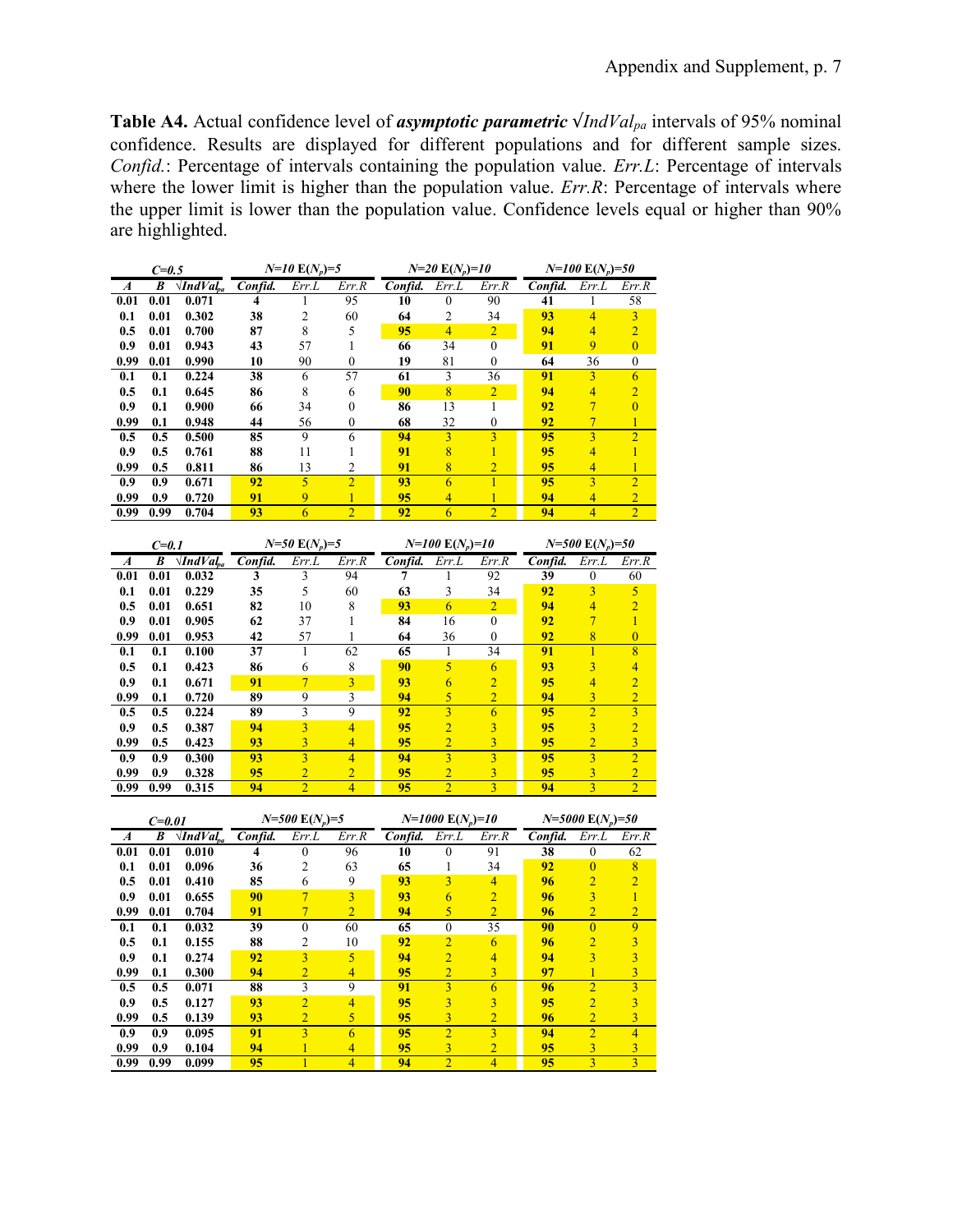**Table A5.** Actual confidence levels of *simple percentile bootstrap*  $r_{\Phi}$  intervals of 95% nominal confidence. Results are displayed for different populations, and for different sample sizes. *Confid.*: Percentage of intervals containing the population value. *Err.L*: Percentage of intervals where the lower limit is higher than the population value. *Err.R*: Percentage of intervals where the upper limit is lower than the population value. Confidence levels equal or higher than 90% are highlighted.

|                  | $C=0.5$ |            | $N=10$ E(N <sub>p</sub> )=5 |                |               | $N=20$ E(N <sub>p</sub> )=10 |                |                  | $N=100$ E(N <sub>p</sub> )=50 |                |                |  |
|------------------|---------|------------|-----------------------------|----------------|---------------|------------------------------|----------------|------------------|-------------------------------|----------------|----------------|--|
| $\boldsymbol{A}$ | B       | $r_{\phi}$ | Confid.                     | Err.L          | Err.R         | Confid.                      | Err.L          | Err.R            | Confid.                       | Err.L          | Err.R          |  |
| 0.01             | 0.01    | 0.000      | 9                           | 91             | $\Omega$      | 20                           | 80             | 0                | 64                            | 36             | $\theta$       |  |
| 0.1              | 0.01    | 0.197      | 39                          | $\mathbf{0}$   | 61            | 62                           |                | 37               | 91                            | $\overline{2}$ |                |  |
| 0.5              | 0.01    | 0.562      | 88                          | 3              | 10            | 92                           | $\overline{4}$ | 4                | 94                            | 3              | 3              |  |
| 0.9              | 0.01    | 0.894      | 61                          | 37             | $\mathcal{L}$ | 68                           | 32             |                  | 91                            | 6              | 3              |  |
| 0.99             | 0.01    | 0.980      | 42                          | 58             | $\Omega$      | 18                           | 82             | $\boldsymbol{0}$ | 60                            | 39             |                |  |
| 0.1              | 0.1     | 0.000      | 64                          | 36             | $\Omega$      | 84                           | 14             | 2                | 95                            | $\overline{2}$ | 3              |  |
| 0.5              | 0.1     | 0.436      | 87                          | 4              | 9             | 92                           | 5              | 4                | 95                            | 3              |                |  |
| 0.9              | 0.1     | 0.800      | 75                          | 24             |               | 84                           | 14             | $\overline{2}$   | 93                            | 4              |                |  |
| 0.99             | 0.1     | 0.894      | 61                          | 38             |               | 65                           | 35             |                  | 92                            | 6              | $\overline{2}$ |  |
| 0.5              | 0.5     | 0.000      | 96                          | $\overline{2}$ | 3             | 93                           | $\overline{2}$ | 4                | 95                            | $\overline{2}$ | $\overline{4}$ |  |
| 0.9              | 0.5     | 0.436      | 90                          | $\overline{2}$ | 8             | 91                           | 5              | 4                | 94                            | $\overline{2}$ | 4              |  |
| 0.99             | 0.5     | 0.562      | 89                          | 2              | 9             | 93                           | $\overline{2}$ | 5                | 94                            | 3              | $\overline{4}$ |  |
| 0.9              | 0.9     | 0.000      | 65                          | 35             | $\Omega$      | 85                           | 14             | $\overline{c}$   | 92                            | 3              | 4              |  |
| 0.99             | 0.9     | 0.197      | 42                          | $\Omega$       | 58            | 64                           | $\Omega$       | 36               | 91                            | 3              |                |  |
| 0.99             | 0.99    | 0.000      | 10                          | 90             | $\theta$      | 18                           | 82             | $\mathbf{0}$     | 63                            | 37             |                |  |

|                  | $C=0.1$ |            | $N=50$ E(N <sub>p</sub> )=5 |                |                | $N=100 \text{ E}(N_p)=10$ |                |                | $N=500$ E(N <sub>p</sub> )=50 |                |                |
|------------------|---------|------------|-----------------------------|----------------|----------------|---------------------------|----------------|----------------|-------------------------------|----------------|----------------|
| $\boldsymbol{A}$ | B       | $r_{\Phi}$ | Confid.                     | Err.L          | Err.R          | Confid.                   | Err.L          | Err.R          | Confid.                       | Err.L          | Err.R          |
| 0.01             | 0.01    | 0.000      | 4                           | $\Omega$       | 96             | 10                        | $\theta$       | 90             | 41                            | $\theta$       | 59             |
| 0.1              | 0.01    | 0.198      | 41                          | $\Omega$       | 59             | 65                        |                | 35             | 93                            | $\overline{2}$ | 6              |
| 0.5              | 0.01    | 0.624      | 88                          | 2              | 10             | 94                        | $\overline{2}$ | $\overline{4}$ | 94                            | 3              | 3              |
| 0.9              | 0.01    | 0.894      | 74                          | 23             | 2              | 84                        | 14             | $\overline{2}$ | 94                            | 4              | $\overline{2}$ |
| 0.99             | 0.01    | 0.947      | 61                          | 39             |                | 66                        | 32             |                | 93                            | 5              | $\overline{2}$ |
| 0.1              | 0.1     | 0.000      | 41                          | $\Omega$       | 59             | 64                        |                | 35             | 91                            |                | $\overline{8}$ |
| 0.5              | 0.1     | 0.346      | 89                          | 2              | 9              | 92                        | $\overline{2}$ | 6              | 93                            | $\overline{2}$ | 5              |
| 0.9              | 0.1     | 0.625      | 92                          | $\overline{4}$ | $\overline{4}$ | 92                        | 4              | $\overline{4}$ | 95                            | $\overline{2}$ | 4              |
| 0.99             | 0.1     | 0.682      | 92                          | 4              | 4              | 93                        | $\overline{2}$ | 5              | 96                            | $\overline{2}$ | 3              |
| 0.5              | 0.5     | 0.000      | 91                          | 3              | 7              | 92                        | $\overline{2}$ | 5              | 94                            | 2              | $\overline{4}$ |
| 0.9              | 0.5     | 0.241      | 93                          | 3              | 4              | 92                        | 3              | 4              | 94                            | 3              | 3              |
| 0.99             | 0.5     | 0.295      | 92                          |                |                | 92                        | $\overline{2}$ | 6              | 94                            |                | 5              |
| 0.9              | 0.9     | 0.000      | 78                          | 19             | 3              | 63                        | 36             |                | 93                            | 5              | $\overline{2}$ |
| 0.99             | 0.9     | 0.094      | 90                          |                | 9              | 95                        |                | 3              | 93                            | 5              | $\overline{2}$ |
| 0.99             | 0.99    | 0.000      | 5                           | 95             | $\theta$       | 11                        | 89             | $\theta$       | 40                            | 60             | $\mathbf{0}$   |

|                  | $C = 0.01$ |            | $N=500$ E(N <sub>n</sub> )=5 |                |       | $N=1000 \text{ E}(N_n)=10$ |                |                | $N=5000 \text{ E}(N_p)=50$ |                |                |
|------------------|------------|------------|------------------------------|----------------|-------|----------------------------|----------------|----------------|----------------------------|----------------|----------------|
| $\boldsymbol{A}$ | B          | $r_{\phi}$ | Confid.                      | Err.L          | Err.R | Confid.                    | Err.L          | Err.R          | Confid.                    | Err.L          | Err.R          |
| 0.01             | 0.01       | 0.000      | 6                            | $\Omega$       | 94    | 11                         | $\bf{0}$       | 89             | 40                         | $\theta$       | 60             |
| 0.1              | 0.01       | 0.086      | 40                           | $\Omega$       | 60    | 64                         |                | 36             | 92                         |                | 8              |
| 0.5              | 0.01       | 0.402      | 89                           | 2              | 10    | 93                         | $\overline{2}$ | 6              | 95                         | $\overline{2}$ | 3              |
| 0.9              | 0.01       | 0.605      | 92                           | 3              | 5     | 94                         | $\overline{2}$ | 4              | 95                         | $\overline{2}$ | 3              |
| 0.99             | 0.01       | 0.700      | 93                           | 3              | 4     | 93                         | 4              | 4              | 94                         | $\overline{2}$ | $\overline{4}$ |
| 0.1              | 0.1        | 0.000      | 43                           | $\theta$       | 57    | 63                         | $\theta$       | 37             | 90                         |                | 10             |
| 0.5              | 0.1        | 0.130      | 90                           |                | 9     | 92                         |                | 7              | 94                         |                | 5              |
| 0.9              | 0.1        | 0.256      | 92                           |                |       | 92                         | $\overline{2}$ | 6              | 94                         |                | 5              |
| 0.99             | 0.1        | 0.284      | 90                           |                | 9     | 93                         |                | 6              | 94                         | $\overline{2}$ | 4              |
| 0.5              | 0.5        | 0.000      | 93                           | 3              | 4     | 94                         | $\overline{2}$ | 3              | 95                         | $\overline{2}$ | 3              |
| 0.9              | 0.5        | 0.080      | 92                           | $\overline{2}$ | 6     | 93                         | 3              | $\overline{4}$ | 95                         | $\overline{2}$ | $\overline{2}$ |
| 0.99             | 0.5        | 0.098      | 92                           |                |       | 95                         |                | 4              | 93                         |                | 5              |
| 0.9              | 0.9        | 0.000      | 67                           | 31             | 2     | 62                         | 37             |                | 93                         | 5              | $\overline{2}$ |
| 0.99             | 0.9        | 0.030      | 93                           | $\overline{2}$ | 5     | 94                         | 4              | $\overline{2}$ | 88                         | 11             |                |
| 0.99             | 0.99       | 0.000      | 66                           | 32             | 2     | 15                         | 85             | $\mathbf{0}$   | 41                         | 59             |                |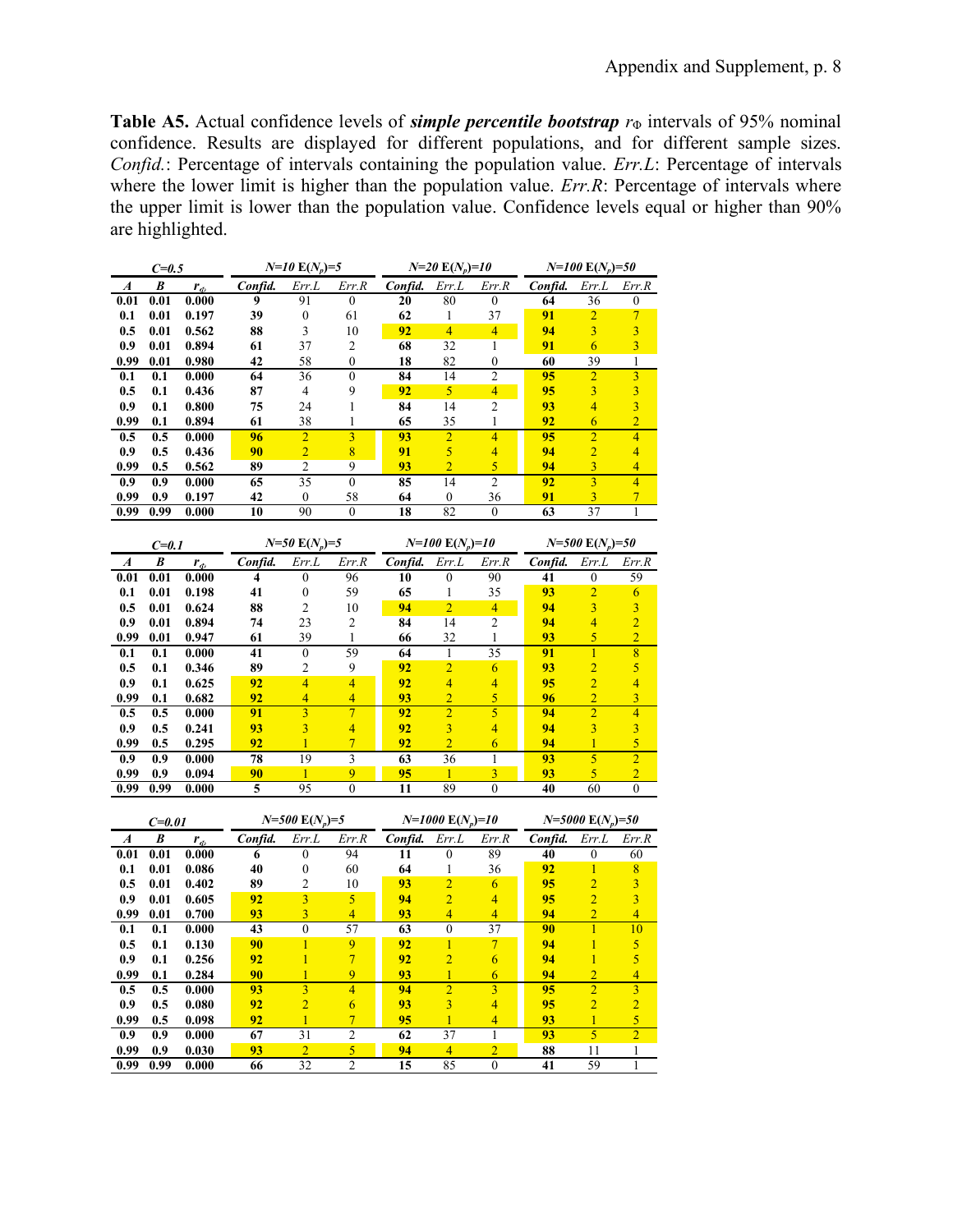**Table A6.** Actual confidence levels of *asymptotic parametric r*φ intervals of 95% nominal confidence. Results are displayed for different populations, and for different sample sizes. *Confid.*: Percentage of intervals containing the population value. *Err.L*: Percentage of intervals where the lower limit is higher than the population value. *Err.R*: Percentage of intervals where the upper limit is lower than the population value. Confidence levels equal or higher than 90% are highlighted.

|      | $C=0.5$<br>B<br>$\boldsymbol{A}$<br>$r_{\phi}$ |       | $N=10$ E(N <sub>p</sub> )=5 |       |       | $N=20$ E(N <sub>p</sub> )=10 |                |                  | $N=100$ E(N <sub>p</sub> )=50 |                |                  |  |
|------|------------------------------------------------|-------|-----------------------------|-------|-------|------------------------------|----------------|------------------|-------------------------------|----------------|------------------|--|
|      |                                                |       | Confid.                     | Err.L | Err.R | Confid.                      | Err.L          | Err.R            | Confid.                       | Err.L          | Err.R            |  |
| 0.01 | 0.01                                           | 0.000 |                             | 92    |       | 11                           | 86             | 3                | 15                            | 62             | 23               |  |
| 0.1  | 0.01                                           | 0.197 | 41                          |       | 58    | 63                           | 3              | 34               | 93                            | $\overline{4}$ | 3                |  |
| 0.5  | 0.01                                           | 0.562 | 84                          |       | 10    | 90                           | $7\phantom{.}$ | 4                | 93                            | 5              | 3                |  |
| 0.9  | 0.01                                           | 0.894 | 43                          | 55    | 2     | 65                           | 35             | $\theta$         | 90                            | 10             |                  |  |
| 0.99 | 0.01                                           | 0.980 | 10                          | 90    | 0     | 19                           | 82             | $\boldsymbol{0}$ | 61                            | 39             | $\boldsymbol{0}$ |  |
| 0.1  | 0.1                                            | 0.000 | 43                          | 11    | 46    | 60                           | 14             | 26               | 88                            | 5              |                  |  |
| 0.5  | 0.1                                            | 0.436 | 83                          | 11    | 6     | 90                           | 8              | $\overline{2}$   | 95                            | 3              | $\overline{2}$   |  |
| 0.9  | 0.1                                            | 0.800 | 67                          | 33    |       | 87                           | 12             |                  | 94                            | 6              |                  |  |
| 0.99 | 0.1                                            | 0.894 | 41                          | 57    | 2     | 69                           | 31             | $\theta$         | 89                            | 10             |                  |  |
| 0.5  | 0.5                                            | 0.000 | 81                          | 10    | 10    | 92                           | 5              | 4                | 94                            | 3              | 3                |  |
| 0.9  | 0.5                                            | 0.436 | 83                          | 11    | 6     | 91                           | 8              | $\overline{2}$   | 94                            | 4              | $\overline{2}$   |  |
| 0.99 | 0.5                                            | 0.562 | 83                          | 6     | 11    | 91                           | 5              | 4                | 95                            | $\overline{4}$ | $\overline{2}$   |  |
| 0.9  | 0.9                                            | 0.000 | 44                          | 45    | 12    | 57                           | 28             | 16               | 90                            | 4              | 6                |  |
| 0.99 | 0.9                                            | 0.197 | 39                          |       | 59    | 63                           | 2              | 35               | 93                            | 5              | $\overline{2}$   |  |
| 0.99 | 0.99                                           | 0.000 | 8                           | 91    |       | 11                           | 85             | 3                | 16                            | 59             | 25               |  |

|                  | $C=0.1$ |            | $N=50$ E(N <sub>p</sub> )=5 |                |                | $N=100 \text{ E}(N_p)=10$ |                |                | $N=500$ E(N <sub>p</sub> )=50 |                |                |  |
|------------------|---------|------------|-----------------------------|----------------|----------------|---------------------------|----------------|----------------|-------------------------------|----------------|----------------|--|
| $\boldsymbol{A}$ | B       | $r_{\Phi}$ | Confid.                     | Err.L          | Err.R          | Confid.                   | Err.L          | Err.R          | Confid.                       | Err.L          | Err.R          |  |
| 0.01             | 0.01    | 0.000      | 28                          | 3              | 69             | 40                        | 5              | 55             | 39                            |                | 60             |  |
| 0.1              | 0.01    | 0.198      | 36                          | 4              | 60             | 59                        | 4              | 37             | 92                            | 3              | 6              |  |
| 0.5              | 0.01    | 0.624      | 79                          | 12             | 9              | 91                        | 7              | $\overline{2}$ | 95                            | 3              | $\overline{2}$ |  |
| 0.9              | 0.01    | 0.894      | 58                          | 41             |                | 84                        | 16             | $\theta$       | 91                            | 8              |                |  |
| 0.99             | 0.01    | 0.947      | 39                          | 60             |                | 66                        | 34             | $\mathbf{0}$   | 91                            | 9              | $\bf{0}$       |  |
| 0.1              | 0.1     | 0.000      | 43                          | $\overline{2}$ | 55             | 58                        |                | 41             | 92                            |                | 7              |  |
| 0.5              | 0.1     | 0.346      | 85                          | 5              | 10             | 92                        | 4              | 5              | 94                            | 3              | 3              |  |
| 0.9              | 0.1     | 0.625      | 91                          | 6              | 3              | 93                        | 5              | $\overline{2}$ | 94                            | 4              | 3              |  |
| 0.99             | 0.1     | 0.682      | 89                          | 8              | 3              | 94                        | 5              | $\overline{2}$ | 94                            | 4              | $\overline{2}$ |  |
| 0.5              | 0.5     | 0.000      | 82                          | 9              | 8              | 91                        | 5              | $\overline{4}$ | 96                            | 2              | 3              |  |
| 0.9              | 0.5     | 0.241      | 94                          | $\overline{4}$ | $\overline{2}$ | 95                        | $\overline{4}$ |                | 94                            | 4              | $\overline{2}$ |  |
| 0.99             | 0.5     | 0.295      | 93                          | $\overline{2}$ | 4              | 95                        | $\overline{2}$ | 3              | 95                            | $\overline{2}$ | 3              |  |
| 0.9              | 0.9     | 0.000      | 43                          | 55             | $\overline{c}$ | 62                        | 37             |                | 92                            | 7              |                |  |
| 0.99             | 0.9     | 0.094      | 94                          |                | 5              | 94                        | $\overline{4}$ | 3              | 92                            | 8              | $\overline{0}$ |  |
| 0.99             | 0.99    | 0.000      | 30                          | 67             | 4              | 40                        | 57             | 3              | 40                            | 59             |                |  |

|                  | $C = 0.01$ |            | $N=500$ E(N <sub>p</sub> )=5 |                |                | $N=1000 \text{ E}(N_p)=10$ |                |                | $N=5000$ E(N <sub>p</sub> )=50 |                |                |  |
|------------------|------------|------------|------------------------------|----------------|----------------|----------------------------|----------------|----------------|--------------------------------|----------------|----------------|--|
| $\boldsymbol{A}$ | B          | $r_{\phi}$ | Confid.                      | Err.L          | Err.R          | Confid.                    | Err.L          | Err.R          | Confid.                        | Err.L          | Err.R          |  |
| 0.01             | 0.01       | 0.000      | 10                           | $\Omega$       | 90             | 10                         | $\theta$       | 90             | 41                             | $\theta$       | 60             |  |
| 0.1              | 0.01       | 0.086      | 36                           |                | 63             | 60                         |                | 39             | 92                             | $\overline{0}$ | 8              |  |
| 0.5              | 0.01       | 0.402      | 86                           | 6              | 8              | 92                         | 4              | $\overline{4}$ | 95                             | 3              | 3              |  |
| 0.9              | 0.01       | 0.605      | 91                           |                | $\overline{2}$ | 93                         | 5              | $\overline{2}$ | 95                             | 3              | 3              |  |
| 0.99             | 0.01       | 0.700      | 94                           | 5              |                | 93                         | 5              | $\overline{2}$ | 95                             | 3              | $\overline{2}$ |  |
| 0.1              | 0.1        | 0.000      | 40                           | $\overline{2}$ | 59             | 64                         | $\theta$       | 36             | 92                             | $\overline{0}$ | 7              |  |
| 0.5              | 0.1        | 0.130      | 88                           | 3              | 10             | 92                         | 3              | 6              | 95                             | $\overline{2}$ | 3              |  |
| 0.9              | 0.1        | 0.256      | 93                           | $\overline{2}$ | $\overline{4}$ | 95                         | $\overline{2}$ | 3              | 95                             | 3              | $\overline{2}$ |  |
| 0.99             | 0.1        | 0.284      | 94                           | $\overline{2}$ | 5              | 95                         | $\overline{2}$ | 3              | 95                             | $\overline{2}$ | 3              |  |
| 0.5              | 0.5        | 0.000      | 82                           | 9              | 10             | 92                         | 3              | 5              | 94                             | 3              | 3              |  |
| 0.9              | 0.5        | 0.080      | 93                           | 5              | $\overline{2}$ | 93                         | 6              |                | 95                             | 3              | 2              |  |
| 0.99             | 0.5        | 0.098      | 95                           |                | 4              | 95                         |                | 4              | 95                             | 3              | 3              |  |
| 0.9              | 0.9        | 0.000      | 40                           | 58             | 2              | 66                         | 34             |                | 92                             | 8              |                |  |
| 0.99             | 0.9        | 0.030      | 94                           | $\overline{4}$ | $\overline{2}$ | 92                         | 6              | $\overline{2}$ | 87                             | 13             | $\mathbf{0}$   |  |
| 0.99             | 0.99       | 0.000      | 11                           | 88             | $\overline{c}$ | 8                          | 92             | $\theta$       | 40                             | 60             | $\theta$       |  |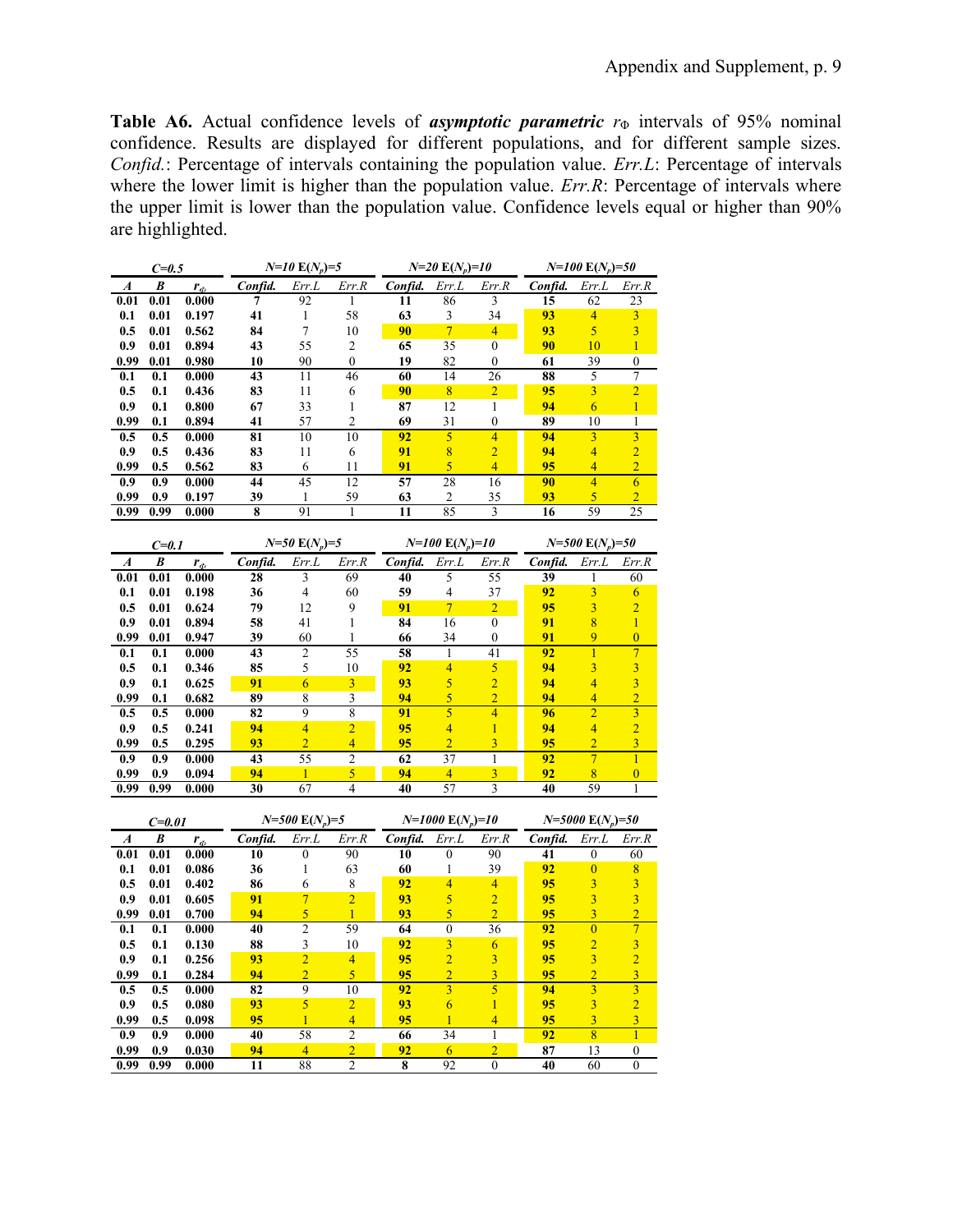**Table A7.** Actual confidence levels of *simple percentile bootstrap*  $\sqrt{IndVal^g}$  *pa* intervals of 95% nominal confidence. Results are displayed for different populations and for different sample sizes. *Confid.*: Percentage of intervals containing the population value. *Err.L*: Percentage of intervals where the lower limit is higher than the population value. *Err.R*: Percentage of intervals where the upper limit is lower than the population value. Confidence levels equal or higher than 90% are highlighted.

|                  | $C=0.5$ |                      | $N=10$ E(N <sub>n</sub> )=5 |          |          | $N=20$ E(N <sub>n</sub> )=10 |          |       | $N=100$ E(N <sub>n</sub> )=50 |                |                |
|------------------|---------|----------------------|-----------------------------|----------|----------|------------------------------|----------|-------|-------------------------------|----------------|----------------|
| $\boldsymbol{A}$ | B       | $\sqrt{IndVaF_{na}}$ | Confid.                     | Err.L    | Err.R    | Confid.                      | Err.L    | Err.R | Confid.                       | Err.L          | Err.R          |
| 0.01             | 0.01    | 0.071                | 5                           | $\theta$ | 95       | 9                            | $\theta$ | 91    | 39                            | $\theta$       | 61             |
| 0.1              | 0.01    | 0.302                | 43                          |          | 57       | 65                           |          | 34    | 92                            |                |                |
| 0.5              | 0.01    | 0.700                | 89                          |          | 6        | 93                           | 3        | 3     | 95                            | $\overline{2}$ | 4              |
| 0.9              | 0.01    | 0.943                | 55                          | 44       |          | 71                           | 28       |       | 92                            | 6              | $\overline{2}$ |
| 0.99             | 0.01    | 0.990                | 26                          | 74       | $\Omega$ | 20                           | 80       | 0     | 60                            | 39             |                |
| 0.1              | 0.1     | 0.224                | 38                          |          | 62       | 62                           | 2        | 37    | 93                            |                | 5              |
| 0.5              | 0.1     | 0.645                | 89                          | 4        |          | 93                           | 3        | 3     | 96                            | 3              | $\overline{2}$ |
| 0.9              | 0.1     | 0.900                | 68                          | 30       | 2        | 85                           | 14       |       | 94                            | $\overline{4}$ | $\overline{2}$ |
| 0.99             | 0.1     | 0.948                | 51                          | 48       |          | 67                           | 32       |       | 92                            | 5              | 3              |
| 0.5              | 0.5     | 0.500                | 90                          | 4        | 6        | 91                           | 3        | 6     | 93                            | 3              | $\overline{4}$ |
| 0.9              | 0.5     | 0.761                | 89                          | 6        | 5        | 88                           | 10       | 3     | 94                            | $\overline{4}$ | $\overline{2}$ |
| 0.99             | 0.5     | 0.811                | 90                          | 5        | 5        | 91                           | 5        | 4     | 93                            | $\overline{2}$ | 5              |
| 0.9              | 0.9     | 0.671                | 50                          | 50       |          | 62                           | 36       | 2     | 92                            | $\overline{4}$ | 3              |
| 0.99             | 0.9     | 0.720                | 47                          | $\Omega$ | 53       | 66                           |          | 34    | 93                            | $\overline{2}$ | 4              |
| 0.99             | 0.99    | 0.704                | 23                          | 77       | $\Omega$ | 10                           | 90       | 0     | 38                            | 62             | $\theta$       |

|                  | $C=0.1$ |                      | $N=50$ E(N <sub>p</sub> )=5 |                |                |         | $N=100$ E(N <sub>p</sub> )=10 |                | $N=500$ E(N <sub>p</sub> )=50 |          |                |
|------------------|---------|----------------------|-----------------------------|----------------|----------------|---------|-------------------------------|----------------|-------------------------------|----------|----------------|
| $\boldsymbol{A}$ | B       | $\sqrt{IndVaF}_{pa}$ | Confid.                     | Err.L          | Err.R          | Confid. | Err.L                         | Err.R          | Confid.                       | Err.L    | Err.R          |
| 0.01             | 0.01    | 0.071                | 5                           | $\Omega$       | 95             | 9       | 0                             | 91             | 38                            | $\bf{0}$ | 62             |
| 0.1              | 0.01    | 0.302                | 39                          | $\Omega$       | 61             | 63      |                               | 36             | 91                            |          | 8              |
| 0.5              | 0.01    | 0.700                | 90                          |                | 9              | 94      | $\overline{2}$                | $\overline{4}$ | 94                            | 3        | 3              |
| 0.9              | 0.01    | 0.943                | 67                          | 32             |                | 63      | 36                            |                | 92                            | 6        | $\overline{2}$ |
| 0.99             | 0.01    | 0.990                | 60                          | 39             |                | 63      | 37                            | $\Omega$       | 72                            | 27       |                |
| 0.1              | 0.1     | 0.224                | 36                          | $\Omega$       | 64             | 63      | $\boldsymbol{0}$              | 37             | 94                            |          | 6              |
| 0.5              | 0.1     | 0.645                | 87                          | 2              | 12             | 94      | $\overline{2}$                | $\overline{4}$ | 94                            | 2        | 5              |
| 0.9              | 0.1     | 0.900                | 73                          | 25             |                | 66      | 33                            |                | 93                            | 5        | $\overline{2}$ |
| 0.99             | 0.1     | 0.948                | 94                          | $\overline{4}$ | $\overline{2}$ | 93      | 6                             |                | 90                            | 8        | $\overline{2}$ |
| 0.5              | 0.5     | 0.500                | 89                          | $\mathcal{L}$  | 10             | 92      | 3                             | 5              | 96                            |          | $\overline{4}$ |
| 0.9              | 0.5     | 0.761                | 72                          | 27             |                | 65      | 35                            |                | 93                            | 5        | $\overline{2}$ |
| 0.99             | 0.5     | 0.811                | 96                          |                | 3              | 95      | $\overline{3}$                | $\overline{2}$ | 92                            |          | $\overline{2}$ |
| 0.9              | 0.9     | 0.671                | 65                          | 33             | 2              | 63      | 36                            |                | 92                            | 5        | $\overline{4}$ |
| 0.99             | 0.9     | 0.720                | 93                          | $\overline{2}$ | 5              | 91      | 7                             |                | 73                            | 27       |                |
| 0.99             | 0.99    | 0.704                | 39                          | 61             | $\theta$       | 11      | 90                            | $\mathbf{0}$   | 36                            | 64       | $\mathbf{0}$   |

|      | $C = 0.01$<br>B<br>$\boldsymbol{A}$ |                      | $N=500$ E(N <sub>p</sub> )=5 |                |                | $N=1000 \text{ E}(N_p)=10$ |                |                | $N=5000$ E(N <sub>p</sub> )=50 |                |                  |
|------|-------------------------------------|----------------------|------------------------------|----------------|----------------|----------------------------|----------------|----------------|--------------------------------|----------------|------------------|
|      |                                     | $\sqrt{IndVaF}_{pa}$ | Confid.                      | Err.L          | Err.R          | Confid.                    | Err.L          | Err.R          | Confid.                        | Err.L          | Err.R            |
| 0.01 | 0.01                                | 0.071                | 5                            | $\Omega$       | 95             | 10                         | $\theta$       | 90             | 41                             | $\Omega$       | 59               |
| 0.1  | 0.01                                | 0.302                | 41                           | $\Omega$       | 59             | 63                         | $\mathbf{0}$   | 37             | 93                             |                | 6                |
| 0.5  | 0.01                                | 0.700                | 87                           | 3              | 10             | 94                         | $\overline{2}$ | $\overline{4}$ | 95                             | $\overline{2}$ | 3                |
| 0.9  | 0.01                                | 0.943                | 66                           | 33             |                | 64                         | 36             |                | 93                             | 5              | $\overline{2}$   |
| 0.99 | 0.01                                | 0.990                | 72                           | 28             | 0              | 31                         | 69             | $\theta$       | 40                             | 60             | $\boldsymbol{0}$ |
| 0.1  | 0.1                                 | 0.224                | 39                           | $\Omega$       | 61             | 63                         | $\mathbf{0}$   | 37             | 92                             |                |                  |
| 0.5  | 0.1                                 | 0.645                | 89                           | 2              | 10             | 92                         | $\overline{4}$ | 5              | 96                             |                | 3                |
| 0.9  | 0.1                                 | 0.900                | 68                           | 31             | 2              | 66                         | 33             |                | 94                             | 5              | $\overline{2}$   |
| 0.99 | 0.1                                 | 0.948                | 91                           | 8              |                | 81                         | 19             | $\theta$       | 54                             | 46             | $\mathbf{0}$     |
| 0.5  | 0.5                                 | 0.500                | 87                           | $\overline{c}$ | 11             | 93                         | 3              | $\overline{4}$ | 95                             |                | $\overline{4}$   |
| 0.9  | 0.5                                 | 0.761                | 66                           | 33             | 2              | 65                         | 34             |                | 94                             | 4              | $\overline{2}$   |
| 0.99 | 0.5                                 | 0.811                | 94                           | $\overline{4}$ |                | 83                         | 17             | $\theta$       | 57                             | 43             | $\mathbf{0}$     |
| 0.9  | 0.9                                 | 0.671                | 69                           | 29             | $\overline{2}$ | 65                         | 35             | $\theta$       | 93                             | 6              |                  |
| 0.99 | 0.9                                 | 0.720                | 73                           | 27             | $\Omega$       | 29                         | 71             | $\theta$       | 41                             | 59             | 1                |
| 0.99 | 0.99                                | 0.704                | 42                           | 57             |                | 15                         | 85             | $\theta$       | 41                             | 59             | $\theta$         |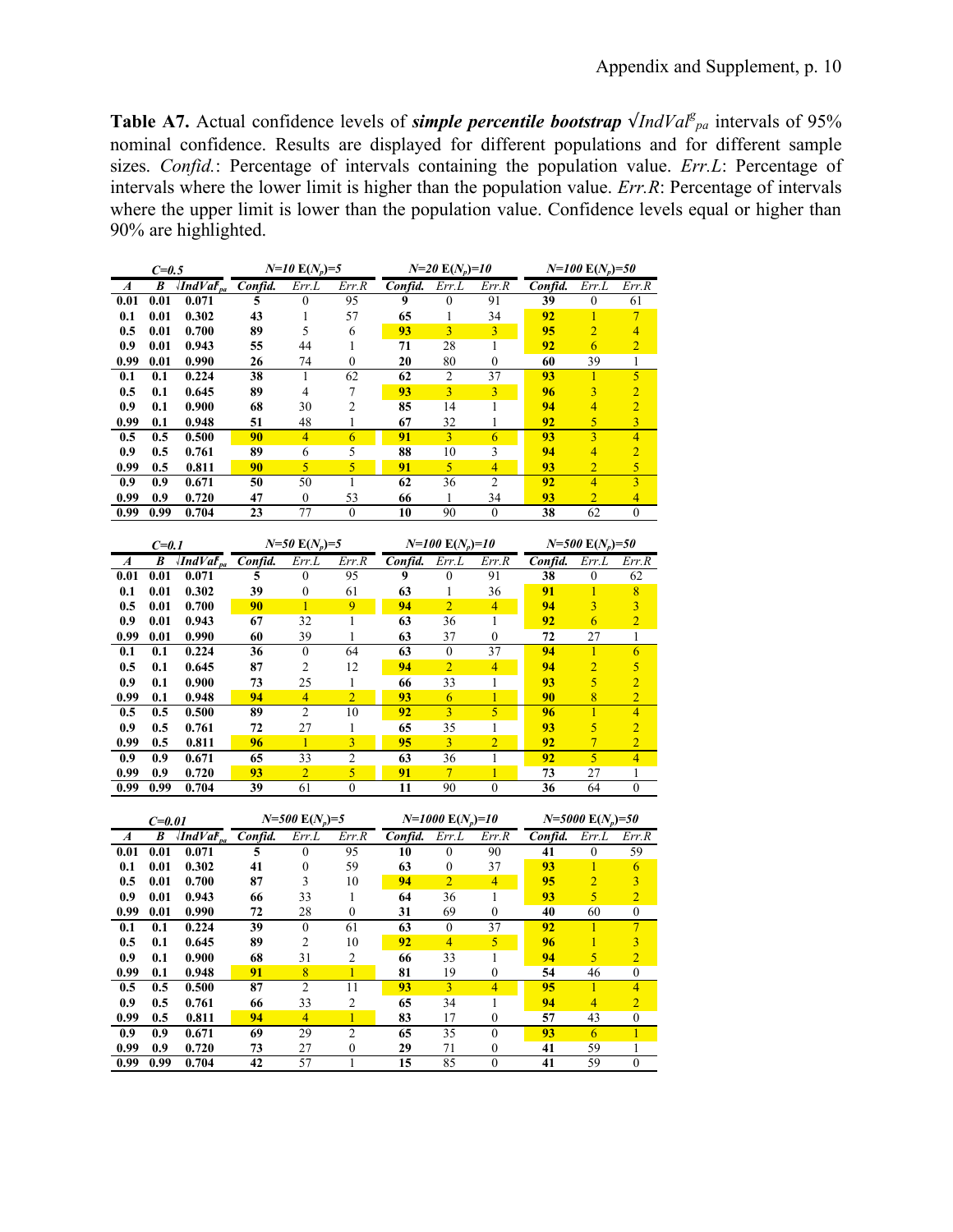**Table A8.** Actual confidence levels of *simple percentile bootstrap*  $r^g$ <sub>Φ</sub> intervals of 95% nominal confidence. Results are displayed for different populations, and for different sample sizes. *Confid.*: Percentage of intervals containing the population value. *Err.L*: Percentage of intervals where the lower limit is higher than the population value. *Err.R*: Percentage of intervals where the upper limit is lower than the population value. Confidence levels equal or higher than 90% are highlighted.

| $\boldsymbol{A}$ | B    | $r^g{}_{\phi}$ | Confid. | Err <sub>L</sub> | Err.R    | Confid. | Err.L             | Err.R          | Confid. | Err.L          | Err.R            |
|------------------|------|----------------|---------|------------------|----------|---------|-------------------|----------------|---------|----------------|------------------|
| 0.01             | 0.01 | 0.000          | 10      | 90               | $\theta$ | 20      | 80                | $\theta$       | 63      | 37             | $\theta$         |
| 0.1              | 0.01 | 0.197          | 39      | $\Omega$         | 61       | 64      |                   | 35             | 92      | 3              |                  |
| 0.5              | 0.01 | 0.562          | 89      | 4                |          | 92      | 3                 | 5              | 93      | 3              | 5                |
| 0.9              | 0.01 | 0.894          | 52      | 47               |          | 68      | 31                |                | 93      | 5              | $\overline{2}$   |
| 0.99             | 0.01 | 0.980          | 25      | 75               | 0        | 19      | 81                | $\theta$       | 62      | 37             |                  |
| 0.1              | 0.1  | 0.000          | 63      | 36               |          | 84      | 13                | 3              | 93      | $\overline{2}$ | 5                |
| 0.5              | 0.1  | 0.436          | 87      | 7                | 6        | 91      | $\overline{\tau}$ | 3              | 95      | $\overline{2}$ | 3                |
| 0.9              | 0.1  | 0.800          | 65      | 34               |          | 86      | 12                |                | 93      | 4              | 3                |
| 0.99             | 0.1  | 0.894          | 52      | 47               |          | 67      | 32                |                | 93      | 5              | $\overline{2}$   |
| 0.5              | 0.5  | 0.000          | 91      | $\overline{4}$   | 6        | 93      | 3                 | 5              | 94      | $\overline{2}$ | 4                |
| 0.9              | 0.5  | 0.436          | 87      | 8                | 5        | 90      | 7                 | 3              | 93      | 3              | 4                |
| 0.99             | 0.5  | 0.562          | 89      | 7                | 4        | 94      | 3                 | 3              | 94      | $\overline{2}$ | 4                |
| 0.9              | 0.9  | 0.000          | 72      | 27               |          | 87      | 11                | $\overline{c}$ | 93      | $\overline{2}$ | 5                |
| 0.99             | 0.9  | 0.197          | 46      | $\Omega$         | 54       | 63      |                   | 36             | 93      | $\overline{2}$ | 5                |
| 0.99             | 0.99 | 0.000          | 33      | 67               | $\theta$ | 19      | 82                | $\theta$       | 60      | 40             | $\boldsymbol{0}$ |

| $C=0.1$          |      |                |         | $N=50$ E(N <sub>p</sub> )=5 |                |         | $N=100 \text{ E}(N_p)=10$ |                |         | $N=500$ E(N <sub>p</sub> )=50 |                |
|------------------|------|----------------|---------|-----------------------------|----------------|---------|---------------------------|----------------|---------|-------------------------------|----------------|
| $\boldsymbol{A}$ | B    | $r^g{}_{\phi}$ | Confid. | Err.L                       | Err.R          | Confid. | Err.L                     | Err.R          | Confid. | Err.L                         | Err.R          |
| 0.01             | 0.01 | 0.000          | 41      | 59                          | $\theta$       | 60      | 38                        | 2              | 58      |                               | 41             |
| 0.1              | 0.01 | 0.197          | 36      | $\Omega$                    | 63             | 62      | $\mathbf{0}$              | 37             | 93      |                               | 7              |
| 0.5              | 0.01 | 0.562          | 86      | 3                           | 11             | 92      | 3                         | 5              | 93      | $\overline{2}$                | 5              |
| 0.9              | 0.01 | 0.894          | 65      | 34                          |                | 64      | 35                        |                | 92      | 6                             | $\overline{2}$ |
| 0.99             | 0.01 | 0.980          | 58      | 41                          |                | 65      | 34                        |                | 70      | 29                            |                |
| 0.1              | 0.1  | 0.000          | 56      |                             | 44             | 62      | $\Omega$                  | 37             | 92      |                               | $\overline{7}$ |
| 0.5              | 0.1  | 0.436          | 89      | 3                           | 8              | 94      | $\overline{2}$            | $\overline{4}$ | 95      | $\overline{2}$                | 3              |
| 0.9              | 0.1  | 0.800          | 78      | 20                          | 2              | 69      | 30                        |                | 93      | 5                             | $\overline{2}$ |
| 0.99             | 0.1  | 0.894          | 93      | 5                           | $\overline{2}$ | 91      |                           | $\overline{2}$ | 91      |                               | $\overline{2}$ |
| 0.5              | 0.5  | 0.000          | 87      | 2                           | 11             | 93      | $\overline{2}$            | 5              | 95      | $\overline{2}$                | $\overline{4}$ |
| 0.9              | 0.5  | 0.436          | 80      | 19                          |                | 67      | 32                        |                | 94      | 4                             | $\overline{2}$ |
| 0.99             | 0.5  | 0.562          | 94      | $\overline{2}$              | 4              | 94      | 3                         | $\overline{2}$ | 92      |                               |                |
| 0.9              | 0.9  | 0.000          | 82      | 17                          |                | 66      | 34                        |                | 93      | 5                             | 3              |
| 0.99             | 0.9  | 0.197          | 92      | 3                           | 6              | 91      | $\overline{7}$            | $\overline{2}$ | 80      | 20                            |                |
| 0.99             | 0.99 | 0.000          | 60      | 39                          |                | 66      | 34                        | $\mathbf{0}$   | 67      | 33                            |                |

| $C = 0.01$       |      |                |         | $N=500$ E(N <sub>n</sub> )=5 |               |         | $N=1000 \text{ E}(N_p)=10$ |                  |         | $N=5000$ E(N <sub>n</sub> )=50 |                  |
|------------------|------|----------------|---------|------------------------------|---------------|---------|----------------------------|------------------|---------|--------------------------------|------------------|
| $\boldsymbol{A}$ | B    | $r^g{}_{\phi}$ | Confid. | Err.L                        | Err.R         | Confid. | Err.L                      | Err.R            | Confid. | Err.L                          | Err.R            |
| 0.01             | 0.01 | 0.000          | 29      |                              | 71            | 10      | 0                          | 90               | 40      | $\bf{0}$                       | 60               |
| 0.1              | 0.01 | 0.197          | 39      | $\mathbf{0}$                 | 61            | 63      |                            | 37               | 92      | $\overline{0}$                 | 8                |
| 0.5              | 0.01 | 0.562          | 86      | 2                            | 12            | 93      | 3                          | 4                | 94      | $\overline{2}$                 | 4                |
| 0.9              | 0.01 | 0.894          | 65      | 34                           |               | 65      | 34                         |                  | 93      | 5                              | $\overline{2}$   |
| 0.99             | 0.01 | 0.980          | 75      | 24                           |               | 33      | 67                         | $\theta$         | 42      | 58                             | $\boldsymbol{0}$ |
| 0.1              | 0.1  | 0.000          | 39      | $\Omega$                     | 61            | 61      | $\boldsymbol{0}$           | 39               | 93      | $\theta$                       | $\overline{7}$   |
| 0.5              | 0.1  | 0.436          | 88      | 2                            | 10            | 93      | $\overline{2}$             | 5                | 95      | $\overline{2}$                 | 3                |
| 0.9              | 0.1  | 0.800          | 65      | 33                           | 2             | 63      | 37                         | ш                | 93      | 5                              | $\overline{2}$   |
| 0.99             | 0.1  | 0.894          | 94      | 5                            |               | 83      | 17                         | $\theta$         | 51      | 48                             | $\theta$         |
| 0.5              | 0.5  | 0.000          | 87      | $\overline{2}$               | 11            | 93      | 3                          | 4                | 95      | $\overline{2}$                 | 3                |
| 0.9              | 0.5  | 0.436          | 67      | 31                           | $\mathcal{L}$ | 62      | 37                         |                  | 94      | 5                              |                  |
| 0.99             | 0.5  | 0.562          | 93      | 6                            |               | 81      | 19                         | 0                | 55      | 45                             | $\boldsymbol{0}$ |
| 0.9              | 0.9  | 0.000          | 65      | 32                           | 3             | 65      | 34                         |                  | 93      | 5                              | $\overline{2}$   |
| 0.99             | 0.9  | 0.197          | 78      | 22                           | $\Omega$      | 38      | 62                         | $\boldsymbol{0}$ | 40      | 60                             | $\boldsymbol{0}$ |
| 0.99             | 0.99 | 0.000          | 63      | 36                           |               | 13      | 87                         | $\theta$         | 38      | 62                             | $\boldsymbol{0}$ |